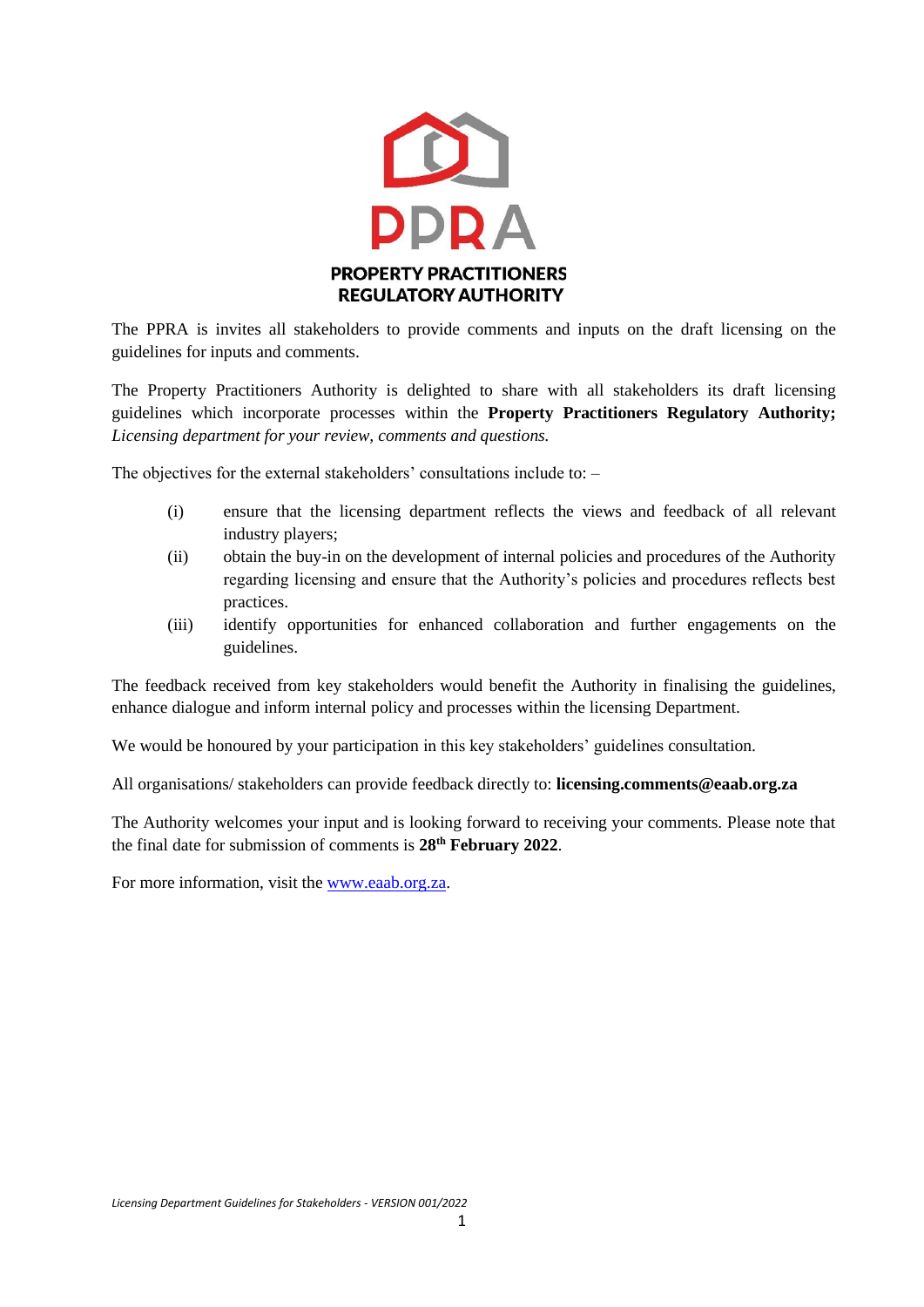# **Table of Contents**

| 1. |                                                                            |
|----|----------------------------------------------------------------------------|
| 2. |                                                                            |
| 3. |                                                                            |
| 4. |                                                                            |
| 5. |                                                                            |
| 6. |                                                                            |
| 7. | BY WHOM AND WHEN MUST A FIDELITY FUND CERTIFICATE BE APPLIED FOR? . 10     |
| 8. |                                                                            |
| 9. |                                                                            |
|    |                                                                            |
|    |                                                                            |
|    |                                                                            |
|    | 13. DISQUALIFICATIONS TO BEING ISSUED WITH A FIDELITY FUND CERTIFICATE  13 |
|    |                                                                            |
|    |                                                                            |
|    |                                                                            |
|    |                                                                            |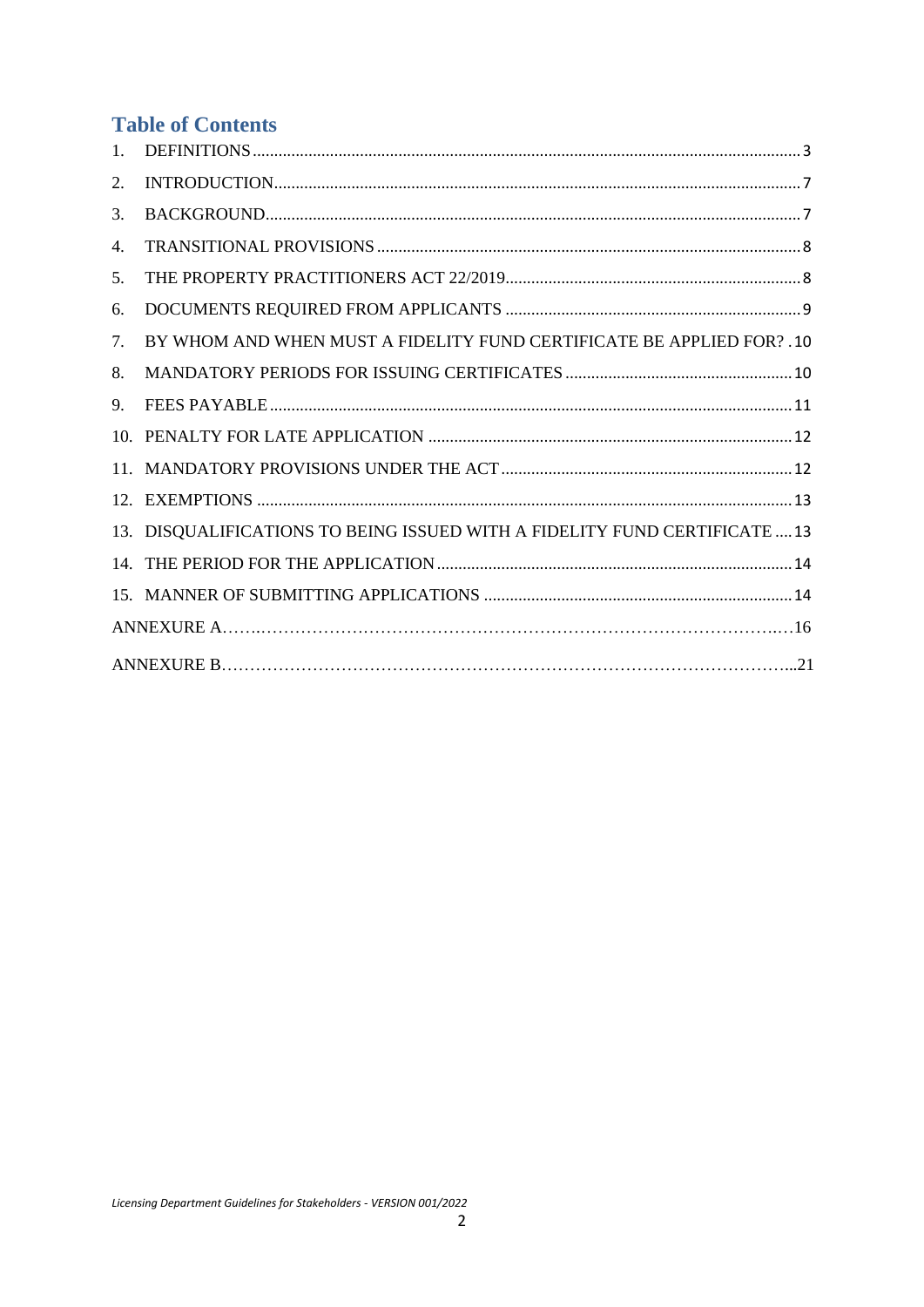### <span id="page-2-0"></span>**1. DEFINITIONS**

- a) "**Act**" means the Property Practitioners Act, No 22 of 2019;
- b) "**Authority**" means the Property Practitioners Regulatory Authority established under section 5 of the Act;
- c) "**Business Property Practitioner**" means a partnership, company, trust, close corporation or similar organisational entity that carries on the activities of a property practitioner;
- d) "**Candidate Estate Agent**" means candidate property practitioner in the estate agency industry;
- e) "**Estate Agent**" means
	- 1.1.1.any person who performs any act referred to in subparagraph (i), (ii), (iii) of paragraph (a) of the definition of "property practitioner" in the Act, other than insofar as it relates to any business undertaking or the management of any property;
	- 1.1.2.a trust in respect of which the trustee, for the acquisition of gain on the account of the trust, directly or indirectly in any manner holds out that it is a business which, on the instruction of or on behalf of any other person, performed any act referred to in subparagraphs (i), (ii) (iii) of paragraph (a) of the definition of "property practitioner" in the Act, other than insofar as it relates to any business undertaking;
	- 1.1.3.for the purposes of sections 34, 46, 48, 59, 60, 61 and 65
		- 1.1.3.1. any director of a company or a member of a close corporation that performs any act referred to in subparagraphs (i), (ii), (iii) of paragraph (a) of the definition of "property practitioner' in the Act, other than insofar as it relates to any business undertaking;
		- 1.1.3.2. any person who is employed by any person who performs any act referred to in subparagraphs (i), (ii), (iii) of paragraph (a) of the definition of "property practitioner" in the Act, other than insofar as it relates to any business undertaking;
		- 1.1.3.3. any trustee of a trust referred to in sub- regulation 1.5.2;
		- 1.1.3.4. any person who is employed by any person who performs any act referred to in subparagraphs (i), (ii), (iii) of paragraph (a) of the definition of "property practitioner" in the Act other than insofar as it relates to any business undertaking, to manage, supervise or control the day-to-day operations of the business of that property practitioner;
	- 1.1.4.any person who is employed by or renders services to an attorney or a professional company as defined in section 1 of the Attorneys Act, 1979, other than an attorney or candidate Attorney, and his duties consist wholly or primarily of the performance of any act referred to in subparagraphs (i), (ii), (iii) of paragraph (a) of the definition of "property practitioner" in the Act other than insofar as it relates to any business undertaking, on behalf of such attorney or professional company whose actions will be specifically covered by the Legal Practitioners' Fidelity Fund and not the Property Practitioners Fidelity Fund;
	- 1.1.5.includes any person who carries on any activity referred to in sub-regulation 39.1.1; and includes any person who fell within the ambit of any of sub regulations 1.5.1 to 1.5.5 foregoing at the time when he or she was guilty of any act or omission which constitutes sanctionable conduct;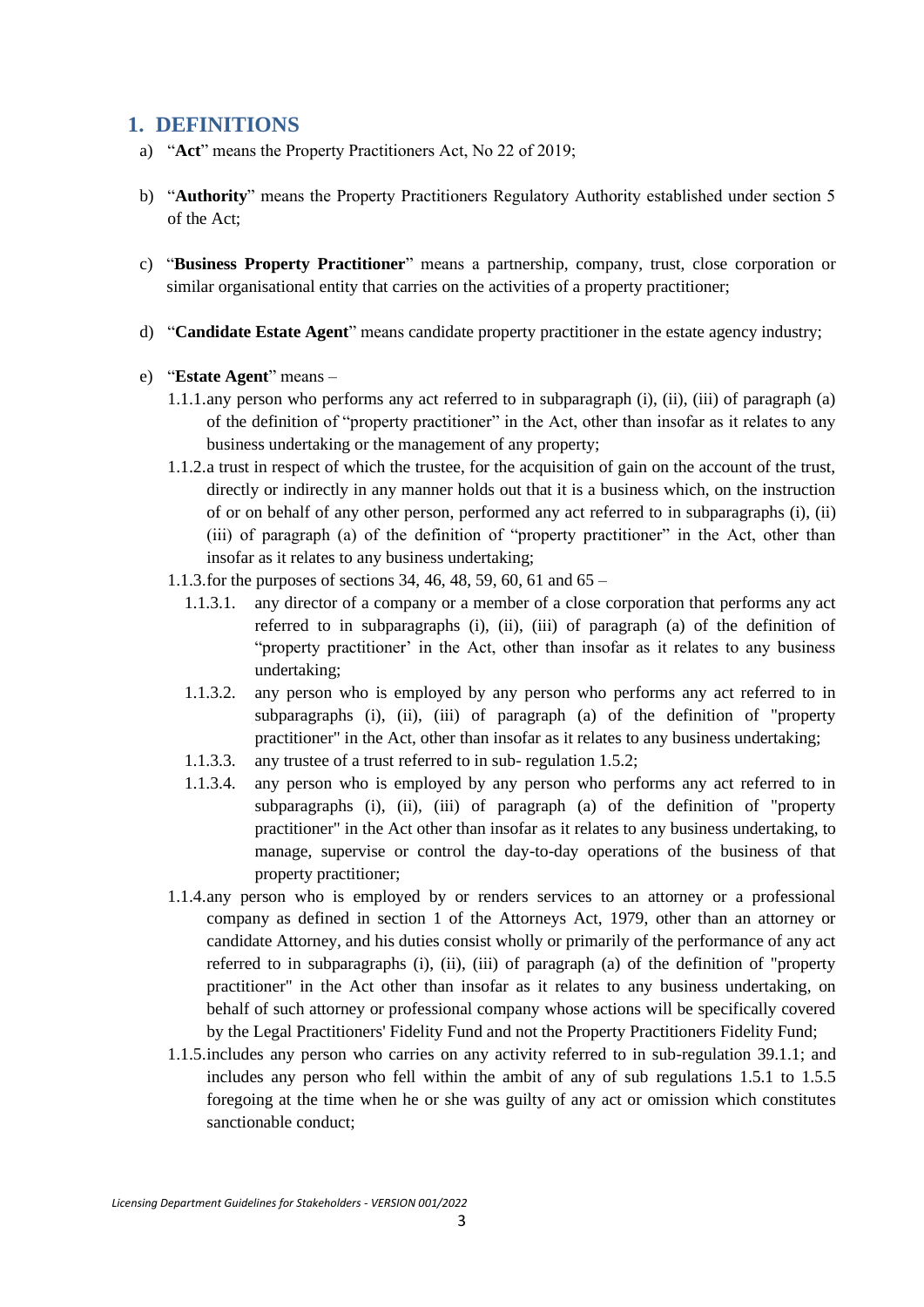- f) "**Fidelity Fund**" means the Property Practitioners Fidelity Fund contemplated in section 34 of the Act;
- g) "**Managing Agent**" means
	- 1.1. any person who manages property as referred to in subparagraph (a) (i) of the definition of "property practitioner" in the Act;
	- 1.2. any person who carries out any activity referred to in subparagraph (c) of the definition of "property practitioner" in the Act; and
	- 1.3. includes
		- 1.3.1.a managing agent in terms of rule 28 of Annexure 1 of Sectional Titles Schemes Management Regulations published under GNR.1231 of 7 October 2016 or any amendment thereto; and;
		- 1.3.2.a scheme executive under the Regulations on Community Schemes Ombud Service published under GNR.1233 of 7 October 2016 or any amendment thereto;
- h) "**Non-Principal Property Practitioner**" means any person referred to in paragraph (e) (ii) of the definition of 'property practitioner' in section 1 of the Act;
- i) "**Previous Act**" means the Estate Agency Affairs Act, 1976 together with the regulations published thereunder;
- j) "**Principal Property Practitioner**" means any person referred to in paragraph (a) or paragraph (e) (i) of the definition of 'property practitioner' in section 1 of the Act;
- k) "**Professional Designation Examination**" means an integrated test of knowledge for property practitioners contemplated in regulation 33.2;

#### l) "**Property Practitioner**"

- a) means any natural or juristic person who or which for the acquisition of gain on his, her or its own account or in partnership, in any manner holds himself, herself or itself out as a person who or which, directly or indirectly, on the instructions of or on behalf of any other person
	- i. by auction or otherwise sells, purchases, manages or publicly exhibits for sale property or any business undertaking or negotiates in connection therewith or canvasses or undertakes or offers to canvas a seller or purchaser in respect thereof;
	- ii. lets or hires or publicly exhibits for hire property or any business undertaking by electronic or any other means or negotiates in connection therewith or canvasses or undertakes or offers to canvass a lessee or lessor in respect thereof;
	- iii. collects or receives any monies payable on account of a lease of a property or a business undertaking;
	- iv. provides, procures, facilitates, secures or otherwise obtains or markets financing for or in connection with the management, sale or lease of a property or a business undertaking, including a provider of bridging finance and a bond broker, but excluding any person contemplated in the definition of ''financial institution'' in section 1 of the Financial Services Board Act, 1990 (Act No. 97 of 1990);
	- v. in any other way acts or provides services as intermediary or facilitator with the primary purpose to, or to attempt to effect the conclusion of an agreement to sell and purchase, or hire or let, as the case may be, a property or business undertaking, including, if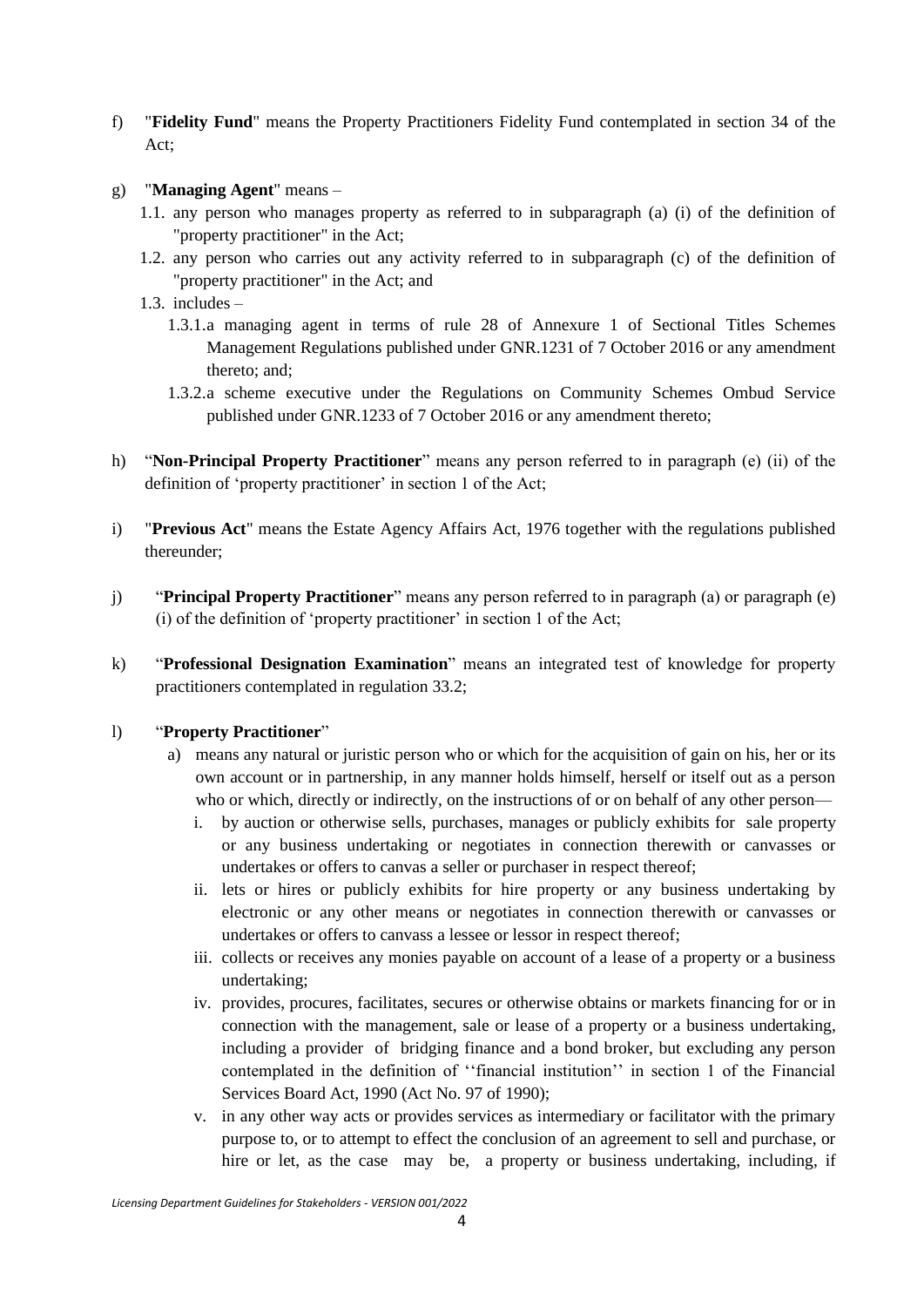performing the acts mentioned in this subparagraph, a home ownership association, but does not include—

- (aa) a person who does not do so in the ordinary course of business;
- (bb) where the person is a natural person and that person in the ordinary course of business offers a property for sale which belongs to him or her in his or her personal capacity;
- (cc) an attorney or candidate attorney as defined in section 1 of the Attorneys Act, 1979 (Act No. 53 of 1979); or
- (dd) a sheriff as defined in section 1 of the Sheriffs Act, 1986 (Act No. 90 of 1986), when he or she performs any functions contemplated in paragraph (a) of this definition, irrespective of whether or not he or she has been ordered by a court of law to do so; or
- vi. renders any other service specified by the Minister on the recommendation of the Board from time to time by notice in the Gazette.
- b) includes any person who sells, by auction or otherwise, or markets, promotes or advertises any part, unit or section of, or rights or shares, including time share and fractional ownership, in a property or property development;
- c) includes any person who for remuneration manages a property on behalf of another;
- d) includes a trust in respect of which the trustee, for the acquisition of gain on the account of the trust, directly or indirectly in any manner holds out that it is a business which, on the instruction of or on behalf of any other person, performs any act referred to in paragraph (a);
- e) for the purposes of sections 34, 46, 48, 59, 60, 61 and 65 includes—
	- (i) any director of a company or a member of a close corporation who is a property practitioner as defined in paragraph (a);
	- (ii) any person who is employed by a property practitioner as envisaged in paragraph (a) and performs on his, her or its behalf any act referred to in subparagraph (i), (ii), (iv), (v) or (vi) of that paragraph;
	- (iii) any trustee of a trust which is a property practitioner as envisaged in paragraph (d);
	- (iv) any person who is employed by a property practitioner as envisaged in paragraph (b) and performs on its behalf any act referred to in subparagraph (i), (ii), (iv), (v) or (vi) of paragraph (a); and
	- (v) any person who is employed by a property practitioner contemplated in paragraph (a) or (b) to manage, supervise or control the day-to-day operations of the business of that property practitioner;
- f) includes any person who is employed by or renders services to an attorney or a professional company as defined in section 1 of the Attorneys Act, 1979, other than an attorney or candidate attorney, and whose duties consist wholly or primarily of the performance of any act referred to in subparagraph (i), (ii), (iii), (iv), (v) or (vi) of paragraph (a), on behalf of such attorney or professional company whose actions will be specifically covered by the Attorneys' Fidelity Fund and not the Property Practitioners Fidelity Fund;
- g) for the purposes of section 61 and any regulation made under section 70, includes any person who was a property practitioner at the time when he or she was guilty of any act or omission which allegedly constitutes sanctionable conduct referred to in section 62,

but does not include an attorney who, on his own account or as a partner in a firm of attorneys or as a member of a professional company, as defined in section 1 of the Attorneys Act, 1979, or a candidate attorney as defined in that section, who performs any act referred to in paragraph (a), in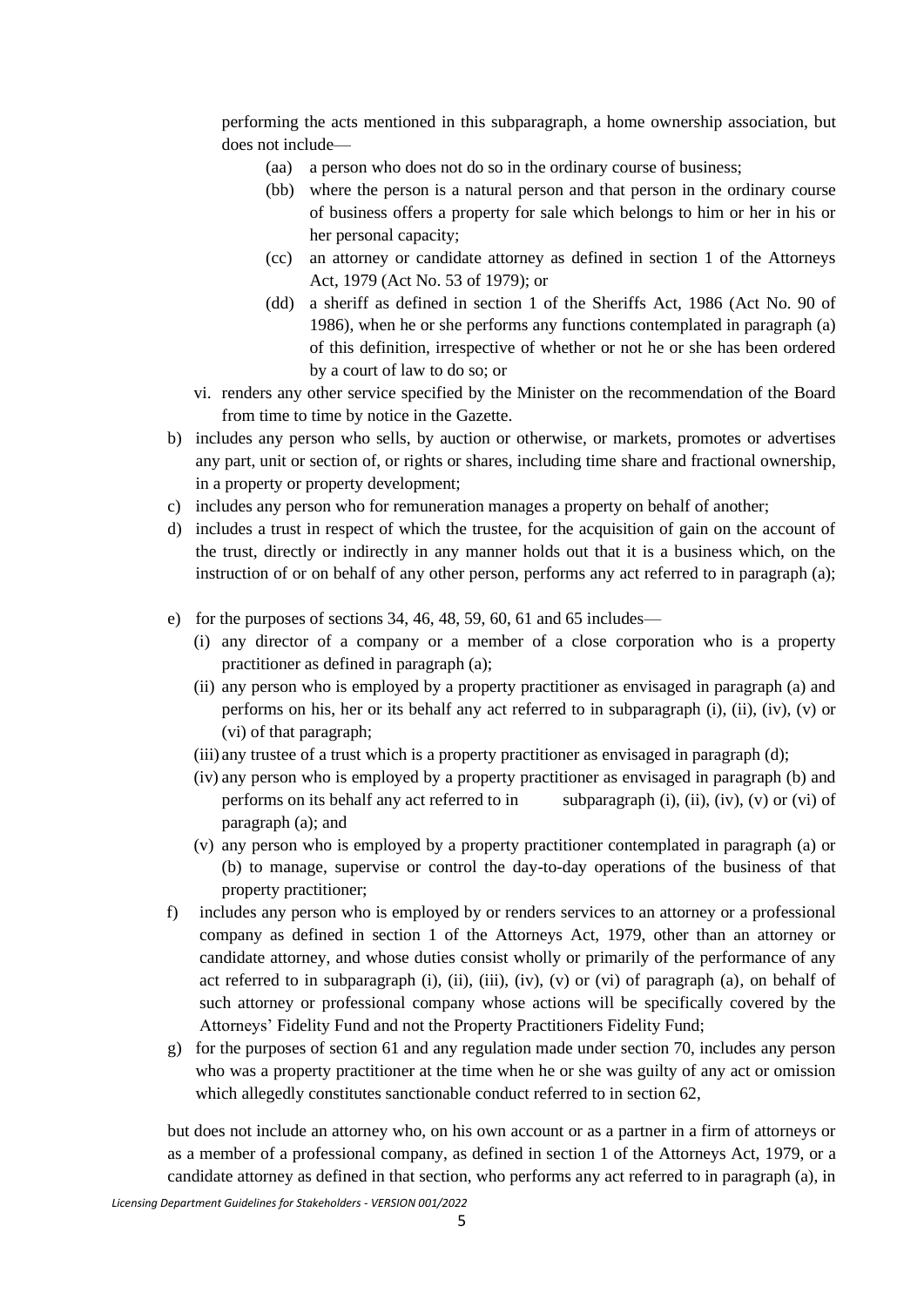the course of and in the name of and from the premises of such attorney's or professional company's practice, provided that such an act may not be performed—

- (i) in partnership with any person other than a partner in the practice of that attorney as defined in section 1 of the Attorneys Act, 1979; or
- (ii) through the medium of or as a director of a company other than such professional company; and
- m) "**Registration Certificate**" means a registration certificate as contemplated in section 47(2).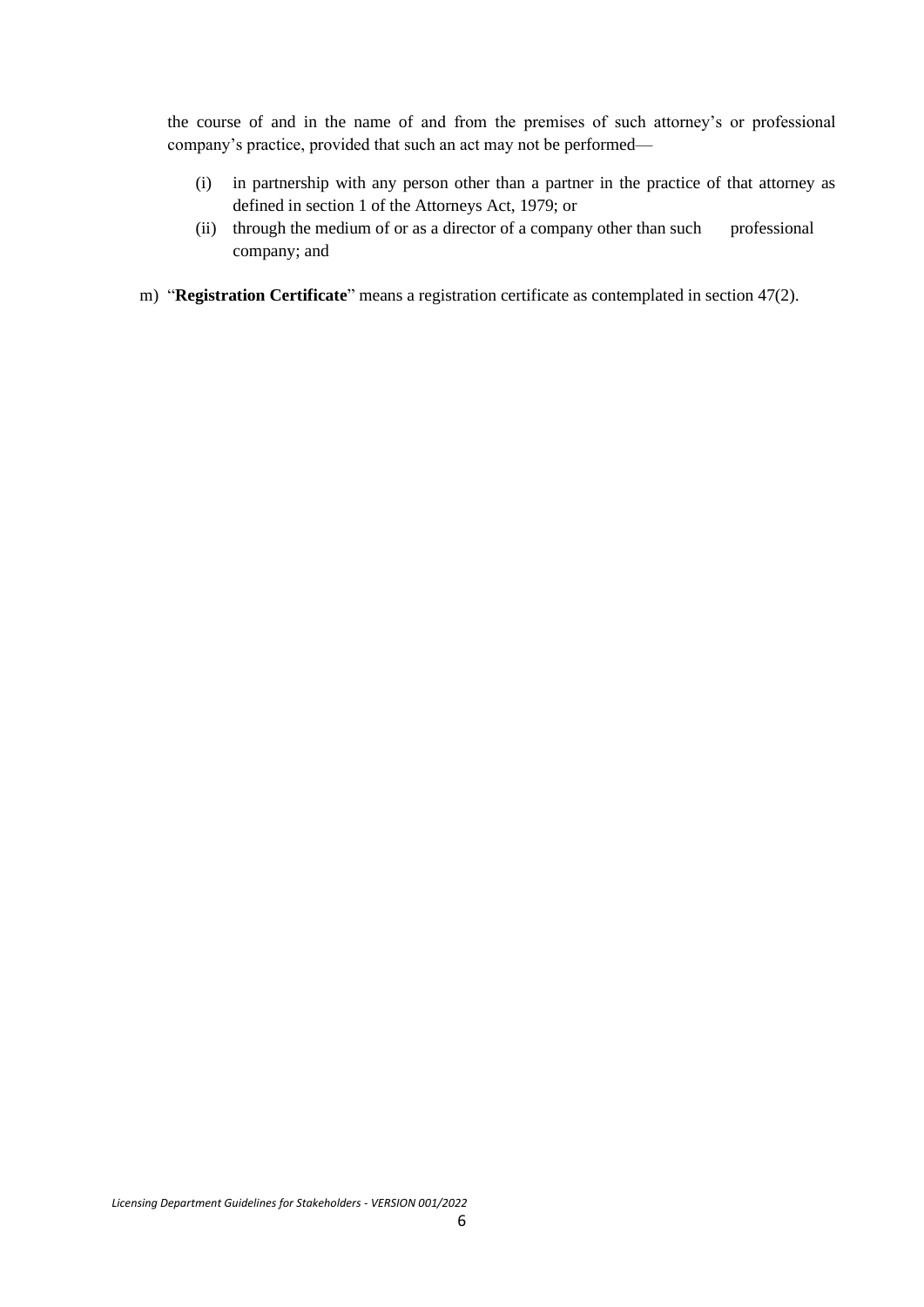# <span id="page-6-0"></span>**2. INTRODUCTION**

- 2.1. It is not the aim of these Guidelines to be comprehensive but to provide basic information as set out in the Property Practitioners Act and Regulations.
- 2.2. It is important to keep up to date with the latest legislative developments that affect property practitioners, particular regarding their compliancy with the Property Practitioners Act.
- 2.3. These Guidelines only accommodate those legislation provisions that were in effect on the date of completion of this document.
- 2.4. The purpose of these guidelines is to assist Property Practitioners in understanding the requirements to be complied with by all property practitioners with regards to;
	- 2.4.1.New registrations,
	- 2.4.2.Amendments,
	- 2.4.3.Status change,
	- 2.4.4.Status upgrades,
	- 2.4.5.Renewals,
	- 2.4.6.Renewal Penalties payable,
	- 2.4.7.Firm Registrations and
	- 2.4.8.De-registrations
- 2.5. These Guidelines also contain several Annexures contained in the legislation, it is expected that this will facilitate easy reference for Property Practitioners.

## <span id="page-6-1"></span>**3. BACKGROUND**

- 3.1. One of the core functions of the Property Practitioners Regulatory Authority is to issue Fidelity Fund Certificates for Property Practitioners in terms of Section 47 and Regulation 17 of the Property Practitioner Act No. 22 of 2019 (PPA).
- 3.2. In terms of Section 47 of the Act, every Property Practitioner, excluding a Property Practitioner referred to in paragraph (g) of the definition of "Property Practitioner" in Section 1, must, within the prescribed period and in the prescribed manner, every three years apply to the Authority for a Fidelity Fund Certificate, and such application must be accompanied by the fees contemplated in Section 34.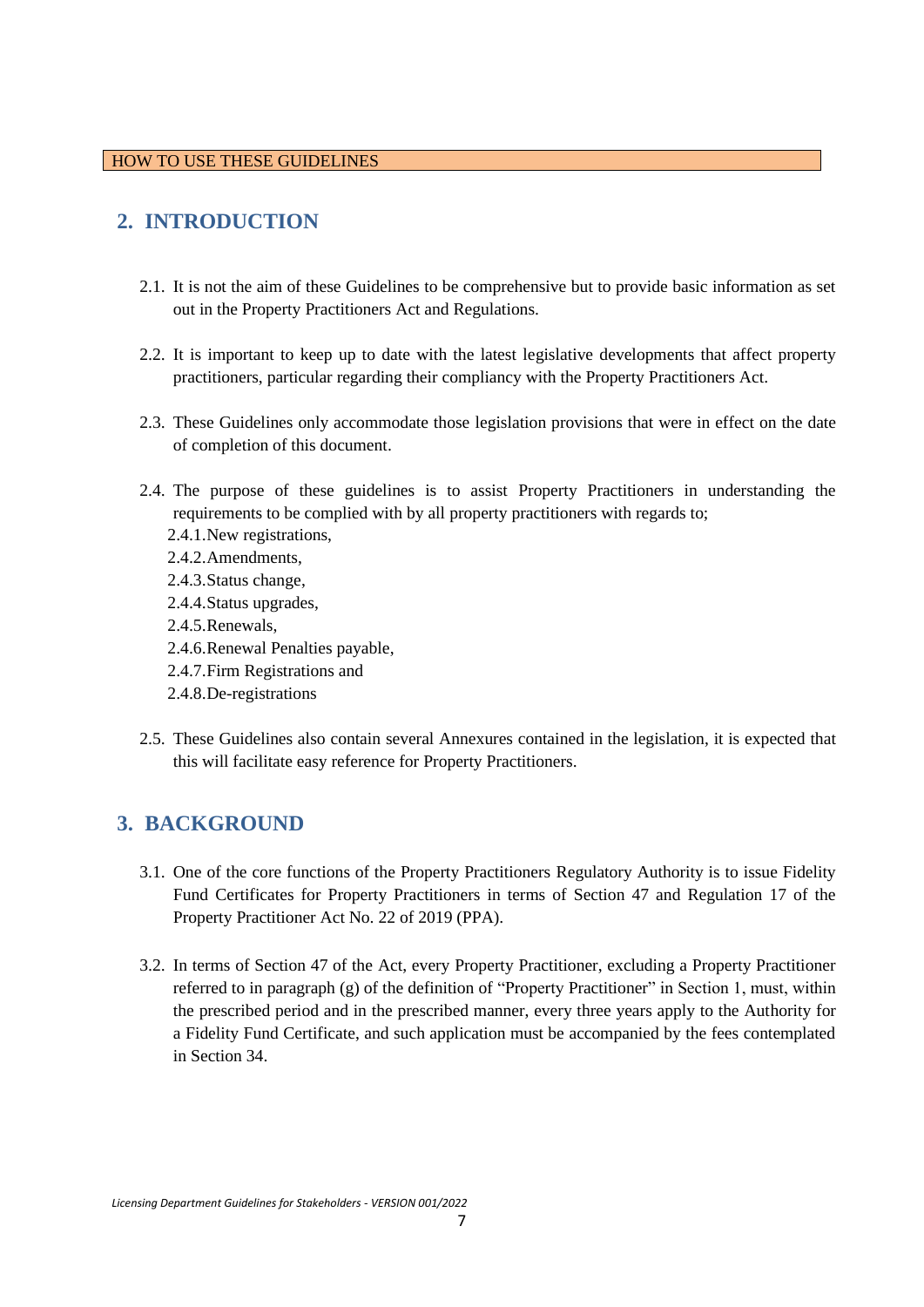## <span id="page-7-0"></span>**4. TRANSITIONAL PROVISIONS**

- 4.1. These guidelines also apply to all pending licensing applications received by the Authority before the effective date of the Property Practitioners Act and Regulations. Any persons holding an FFC under the previous Act shall be entitled to continue acting as a Property Practitioner using it until the end of this year in terms of regulation 41.44.
- 4.2. Section 75 (6) states that all regulations made in terms of the Estate Agency Affairs Act remain in full force and effect as if they had been made in terms of or under this Act.

## <span id="page-7-1"></span>**5. THE PROPERTY PRACTITIONERS ACT 22/2019**

- 5.1. The Property Practitioners Act completely repeals the Estate Agency Affairs Act 112 of 1976 and replaces the Estate Agency Affairs Board with the Property Practitioners Regulatory Authority and it is therefore important that all Property Practitioners affected by the Act understand and comply with the formalities of the Act.
- 5.2. The Property Practitioners Act incorporates a wide definition of the term "Property Practitioner" covering most of the role players in the property sector with a few exclusions.
- 5.3. A Property practitioner can be broadly described as any natural or juristic person. The wide definition covers Property Practitioners who will be providing services relating to marketing, promotions, and any rights, obligations, interests, duties, or power associated with, or relevant to such properties are subject to the provision of the Act. This wide definition includes Homeowners Associations.
- 5.4. Who then is a property practitioner?
	- 5.4.1.Any person (natural or juristic) who in the ordinary course of business, for gain/ payment, holds out that he/ she or is his/her business, on behalf of another person: In short, any person who receives any form of compensation on behalf of an owner or to sell or rent or manage their property.
		- 5.4.1.1. Principal Property Practitioners
		- 5.4.1.2. Candidate Property Practitioners
		- 5.4.1.3. Non Principal Property Practitioners
		- 5.4.1.4. Auctioneers
		- 5.4.1.5. Bond Originators and Bridging Finance
		- 5.4.1.6. Managing agents
		- 5.4.1.7. Homeowners Association
		- 5.4.1.8. Attorney employees other than attorney and candidate attorney.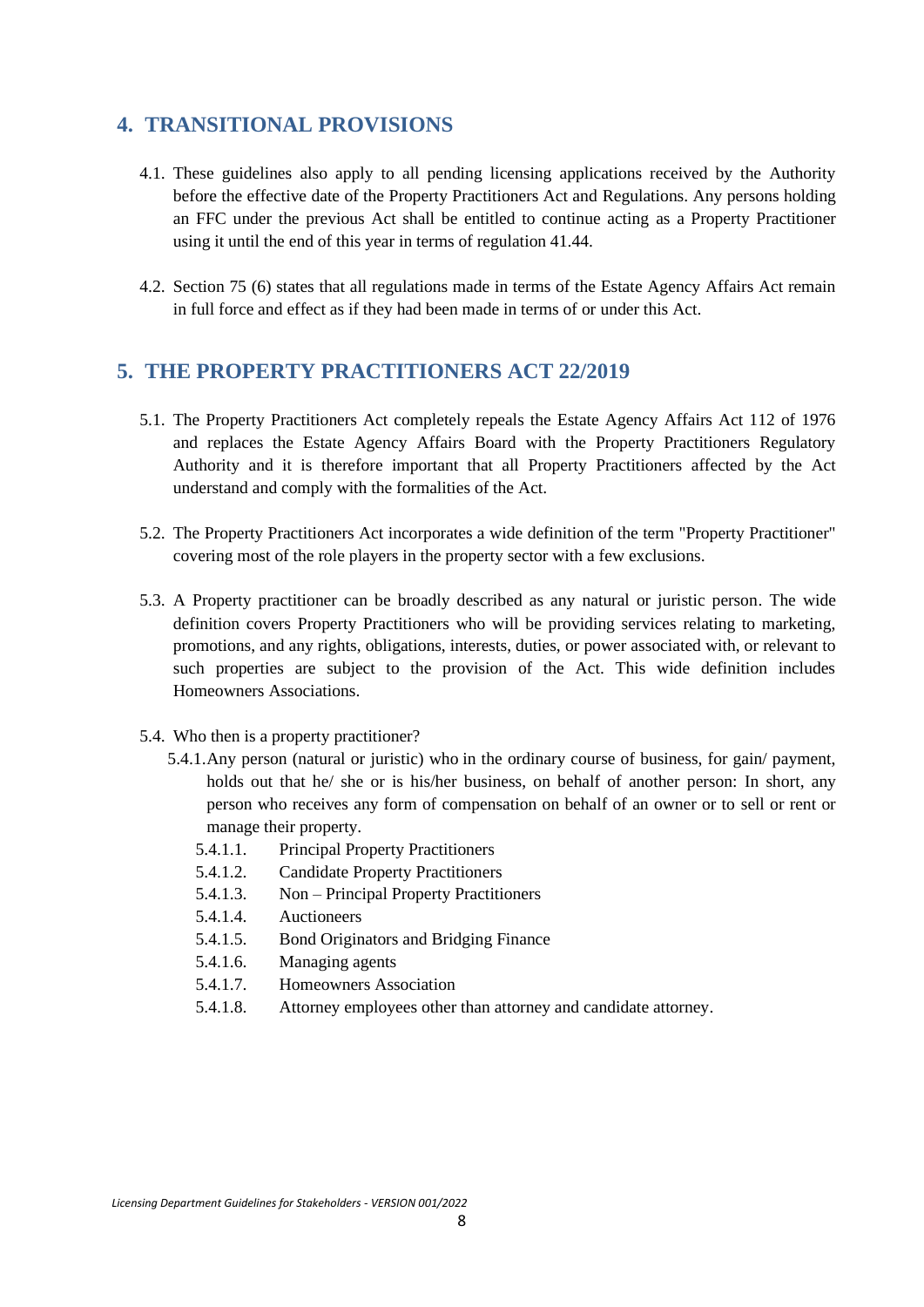# <span id="page-8-0"></span>**6. DOCUMENTS REQUIRED FROM APPLICANTS**

### 6.1. THE TABLE BELOW OUTLINES THE DOCUMENTS REQUIRED WHEN APPLYING FOR A FIDELITY FUND CERTIFICATE BY A PROPERTY PRACTITIONER;

| <b>Natural Property practitioners</b>                                                                                                                                                                                                                                                                                                                                 | <b>Business Property Practitioner</b>                                                                                                                                                                                                                                                                                                                                                                                                                                                                                                                                                                                                                                                                                                                                                  |
|-----------------------------------------------------------------------------------------------------------------------------------------------------------------------------------------------------------------------------------------------------------------------------------------------------------------------------------------------------------------------|----------------------------------------------------------------------------------------------------------------------------------------------------------------------------------------------------------------------------------------------------------------------------------------------------------------------------------------------------------------------------------------------------------------------------------------------------------------------------------------------------------------------------------------------------------------------------------------------------------------------------------------------------------------------------------------------------------------------------------------------------------------------------------------|
| Application form (Attached a<br>copy hereto marked annexure<br>" $A$ ")<br>Certified copy of ID / SMART<br>Card both sides.<br>Passport and work permit for<br>Non-South African applicants<br>Dated letter of employment<br>signed by both principal and<br>property practitioner<br><b>Prescribed Fees</b><br><b>BEE</b> Certificates and<br><b>Tax Certificate</b> | Business Property Practitioner application form.<br>(attached a copy hereto marked annexure "B")<br>Application form for all active members and<br>$\bullet$<br>resolution for non-active members (CLOSE<br>CORPORATION). Attached a copy hereto<br>marked annexure "A".<br>Application form for all<br>partners<br>(PARTNERSHIP) Attached a copy hereto<br>marked annexure "A"<br>Application form for all directors (Pty) Ltd.<br>Attached a copy hereto marked annexure "A"<br>Bank Letter confirming that the Trust A/C has<br>been opened in terms of Section 51 (1) of the<br>Property Practitioners Act (PPA).<br>Auditors letter (registered with IRBA)<br>$\bullet$<br>Prescribed fees<br><b>BEE</b> Certificates<br>Tax Certificate and<br>Property Practitioners score card |

### 6.2. APPLICATION FOR ATTORNEY EMPLOYEE PROPERTY PRACTITIONER

The table below outlines the documents required when applying for a Registration Certificate by an attorney employee;

Natural Property practitioners • Application form (*Attached a copy hereto marked annexure "A")* • Certified copy of ID / SMART Card both sides. • Passport and work permit for Non-South African applicants • Dated letter of employment signed by both attorney and attorney employee • Prescribed Fees BEE Certificates; and • Tax Certificate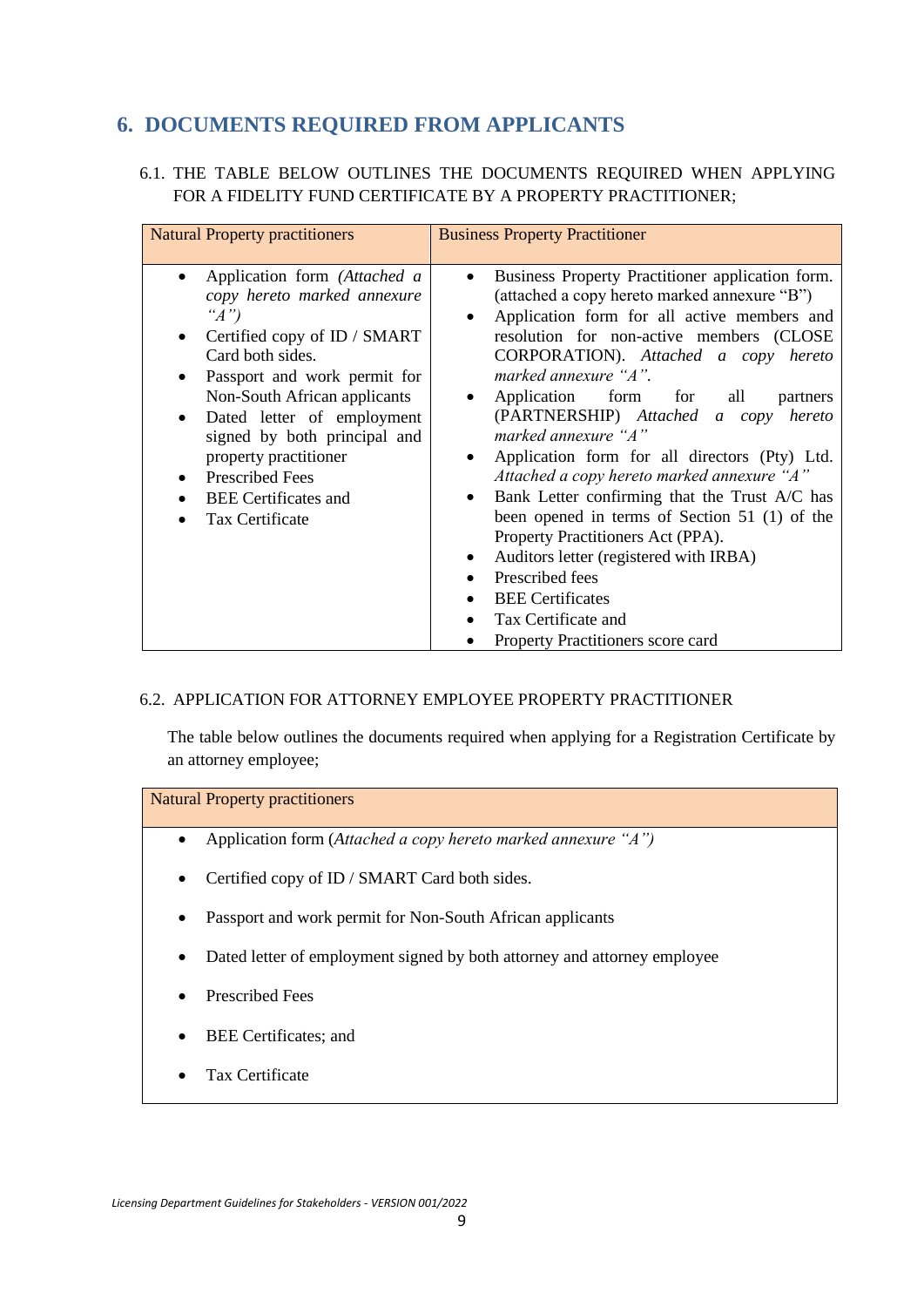# <span id="page-9-0"></span>**7. BY WHOM AND WHEN MUST A FIDELITY FUND CERTIFICATE BE APPLIED FOR?**

- 7.1. Anyone who falls under the definition of a Property Practitioner must obtain a valid Fidelity Fund Certificate (FFC) and Attorney Employees Property Practitioner will be issued with a Registration Certificate.
- 7.2. The Act states that every property practitioner must apply to the Property Practitioners Regulatory ("PPRA") for a Fidelity Fund Certificate ("FFC").
- 7.3. The application must be accompanied by the prescribed fees.
- 7.4. The Fidelity Fund Certificate will be valid for a period of 3 years expiring on the 31st December of the year to which the application relates as per Section 47 (1) of the Act.

## <span id="page-9-1"></span>**8. MANDATORY PERIODS FOR ISSUING CERTIFICATES**

- 8.1. The PPRA must upon receiving of an application and the required fees consider it, and if the applicant meets all the prescribed requirements provided for under the Act; and the applicant is not disqualified under Section 50 of the Act from being issued with an FFC.
- 8.2. Section 49 (1) The Authority must, within 30 working days issue a certificate, unless the Authority, on good grounds in writing, informs the applicant of the reason why that period is to be extended, provided that such extension may not exceed 20 working days.
- 8.3. In terms of Section 49 (2), the period of 30 working days commences afresh if the Authority requests the applicant to submit additional information or to correct the said application.
- 8.4. If the Authority has failed to comply with Section 49 (1), the application is deemed to have been approved then the Authority must, upon written request by the applicant within 10 working days, issue the applicant with the relevant certificate.
- 8.5. In terms of section 49 (3) where the Authority has failed to issue a certificate within 30 days the applicant must request the Authority to within 10 days issue the relevant certificate *"Attached here marked annexure C a copy of the request form in terms of section 49 (3)"*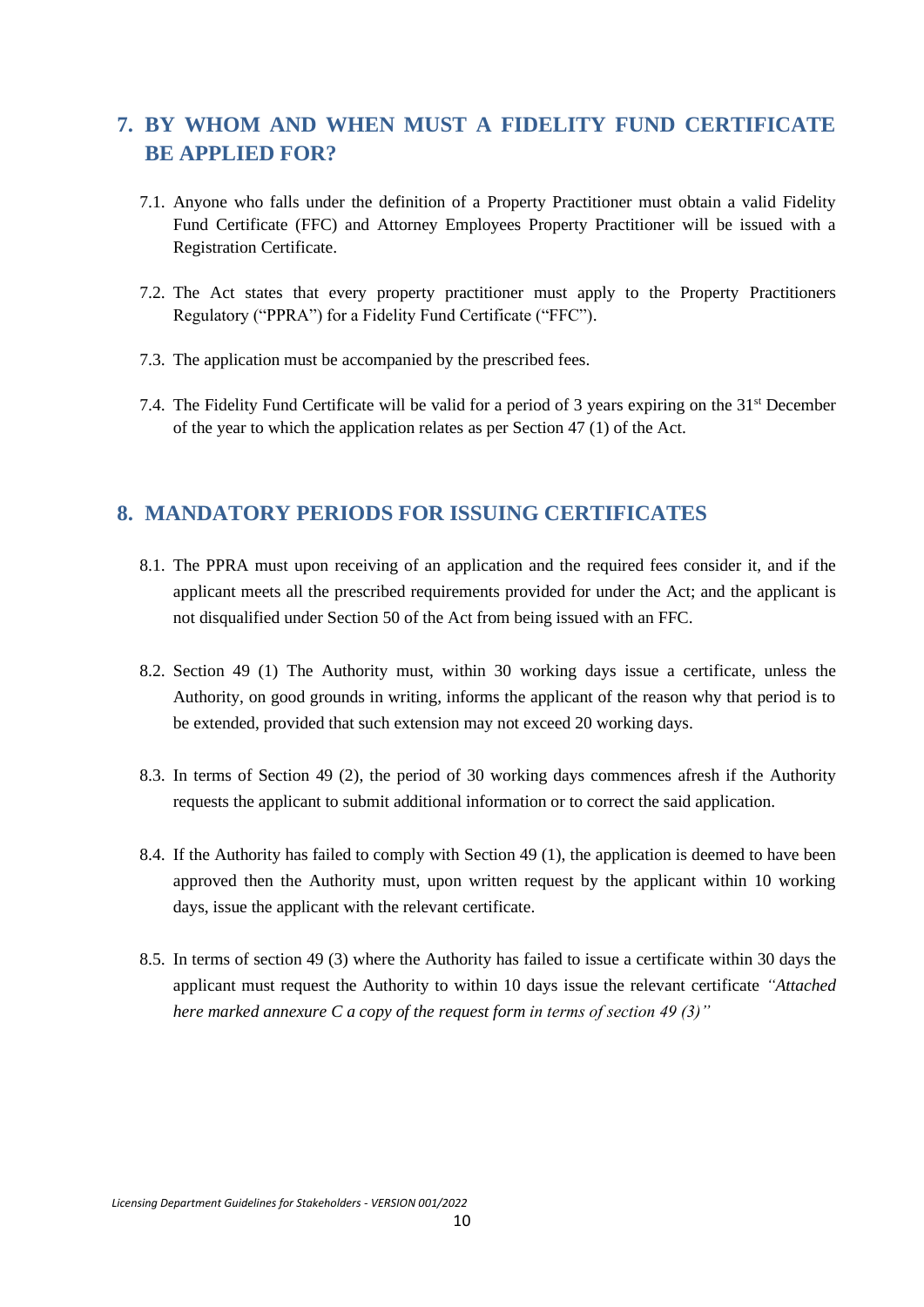# <span id="page-10-0"></span>**9. FEES PAYABLE**

9.1. An application for a certificate must be accompanied by the applicable prescribed fees which are prescribed annually by the Minister in the government gazette.

| <b>MANDATORY TIME PERIODS FOR ISSUING CERTIFICATES</b>                                                                                                                                                                   |                       |  |  |  |  |
|--------------------------------------------------------------------------------------------------------------------------------------------------------------------------------------------------------------------------|-----------------------|--|--|--|--|
| <b>REGULATION 17.2</b>                                                                                                                                                                                                   |                       |  |  |  |  |
|                                                                                                                                                                                                                          | R 400,00              |  |  |  |  |
| <b>FEE STRUCTURE</b>                                                                                                                                                                                                     |                       |  |  |  |  |
| ANY NATURAL OR JURISTIC PERSON WHO OR WHICH FOR THE ACQUISITION OF<br><b>GAIN</b>                                                                                                                                        |                       |  |  |  |  |
| ANY PERSON WHO IS EMPLOYED BY A PROPERTY PRACTITIONER, AS<br>ENVISAGED IN PARAGRAPH (A) AND PERFORMS ON HIS, HER OR ITS BEHALF<br>ANY ACT REFERRED TO IN SUBPARAGRAPH (I), (II), (IV), (V) OR (VI) OF THAT<br>PARAGRAPH. |                       |  |  |  |  |
| ANY PERSON WHO IS EMPLOYED BY A PROPERTY PRACTITIONER<br>CONTEMPLATED IN PARAGRAPH (A) OR (B) TO MANAGE, SUPERVISE OR<br>CONTROL THE DAY-TO-DAY OPERATIONS OF THE BUSINESS OF THAT<br>PROPERTY PRACTITIONER.             |                       |  |  |  |  |
| ATTORNEY EMPLOYEES OTHER THAN ATTORNEY AND CANDIDATE ATTORNEY                                                                                                                                                            |                       |  |  |  |  |
| <b>AUCTIONEERS</b>                                                                                                                                                                                                       | R <sub>2</sub> 340,00 |  |  |  |  |
| <b>BOND ORIGINATORS</b>                                                                                                                                                                                                  |                       |  |  |  |  |
| NON - PRINCIPAL PROPERTY PRACTITIONERS                                                                                                                                                                                   |                       |  |  |  |  |
| PRINCIPAL PROPERTY PRACTITIONER                                                                                                                                                                                          |                       |  |  |  |  |
| CANDIDATE PROPERTY PRACTITIONER - WHO HAVE SERVED MORE THAN TWO<br><b>YEARS</b>                                                                                                                                          |                       |  |  |  |  |
| <b>BRIDGING FINANCE</b>                                                                                                                                                                                                  |                       |  |  |  |  |
| HOMEOWNERS ASSOCIATION                                                                                                                                                                                                   |                       |  |  |  |  |
| CANDIDATE PROPERTY PRACTITIONER                                                                                                                                                                                          | R1 940,00             |  |  |  |  |
| (CONTRIBUTION TO THE PROPERTY PRACTITIONERS FIDELITY FUND IS R400.00)                                                                                                                                                    |                       |  |  |  |  |
| MONTHLY RENEWAL PENALTY FEE                                                                                                                                                                                              | R 125,00              |  |  |  |  |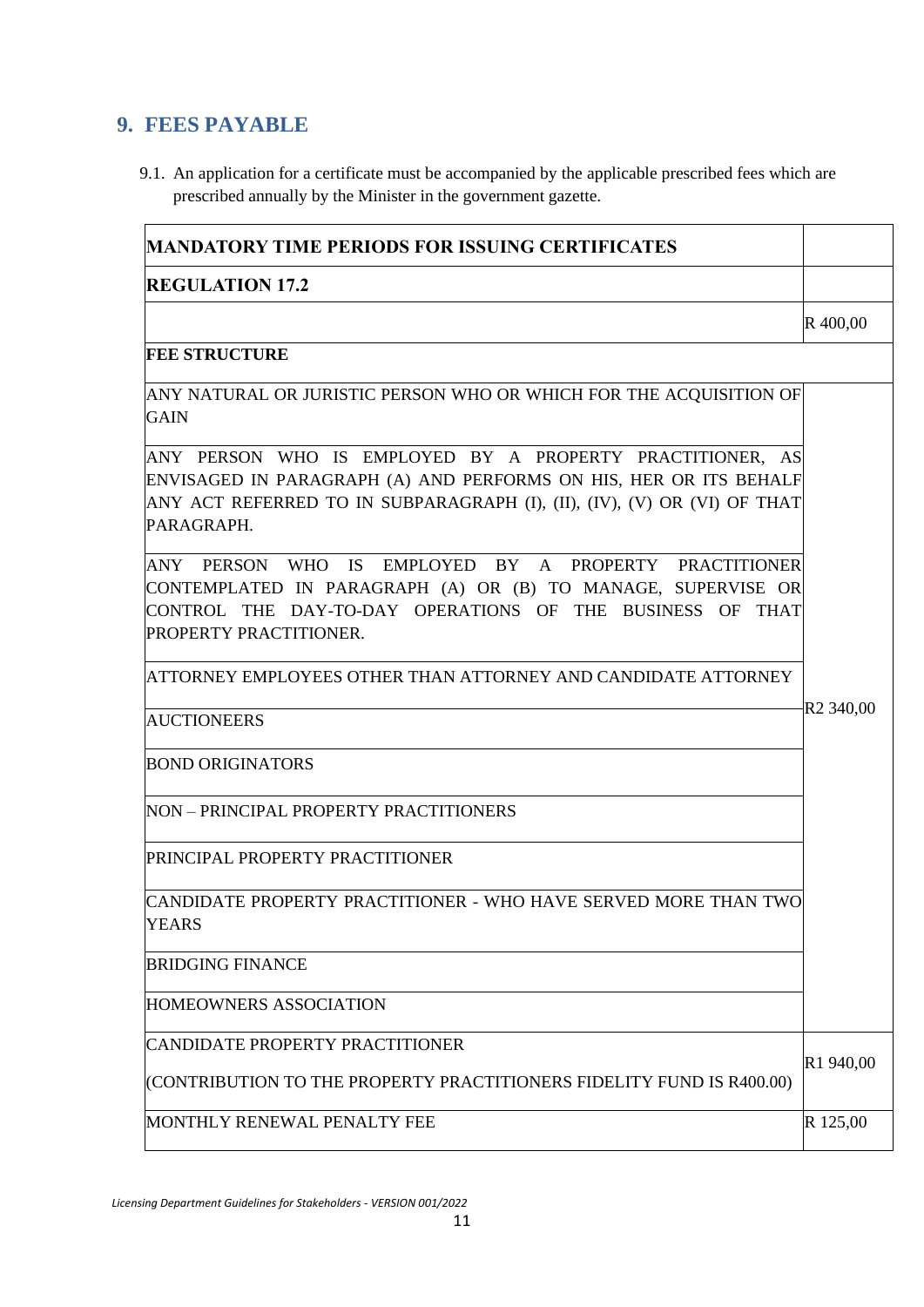## <span id="page-11-0"></span>**10.PENALTY FOR LATE APPLICATION**

- 10.1. Every property practitioner, excluding a Property Practitioner referred to in Section 1 (g) of the Act, must within the prescribed period being the  $31<sup>st</sup>$  October and in the prescribed manner, every three years apply to the Authority for a fidelity fund certificate or registration certificate.
- 10.2. A Property Practitioner who fails to apply for a fidelity fund certificate or registration certificate within the prescribed period shall pay a penalty in respect of each month that has expired between the date the person was obliged to apply for an FFC and the date they apply for the FFC.
- 10.3. No fidelity fund certificate will be issued to that Property Practitioner unless the penalty is paid.

## <span id="page-11-1"></span>**11.MANDATORY PROVISIONS UNDER THE ACT**

- 11.1. A property practitioner;
	- 11.1.1. May not use or display a lapsed Fidelity Fund certificate.
	- 11.1.2. Who is a holder of a valid fidelity fund certificate must prominently display his, her or its Fidelity Fund certificate in every place of business from where he, she or it conducts property transactions, to enable consumers to easily inspect it.
	- 11.1.3. Must, upon request from any relevant party, produce a Fidelity Fund certificate or certified copy of the certificate.
	- 11.1.4. Whose contact, details change during the period of validity of his, her or its Fidelity Fund certificate, must within 14 days of such a change occurring in writing notify the by Authority provide his, her or its new contact details.
	- 11.1.5. May not act as such unless and in addition to any requirements under the Act is in possession of a valid fidelity y fund certificate.
	- 11.1.6. Who receives a remuneration or commission while not in possession of a valid fidelity fund certificate, must immediately upon receipt of a request from any relevant party in writing, repay any amount received in respect of or as a result of any property transaction during such contravention and a person who fails to comply with the request above is guilty of an offence.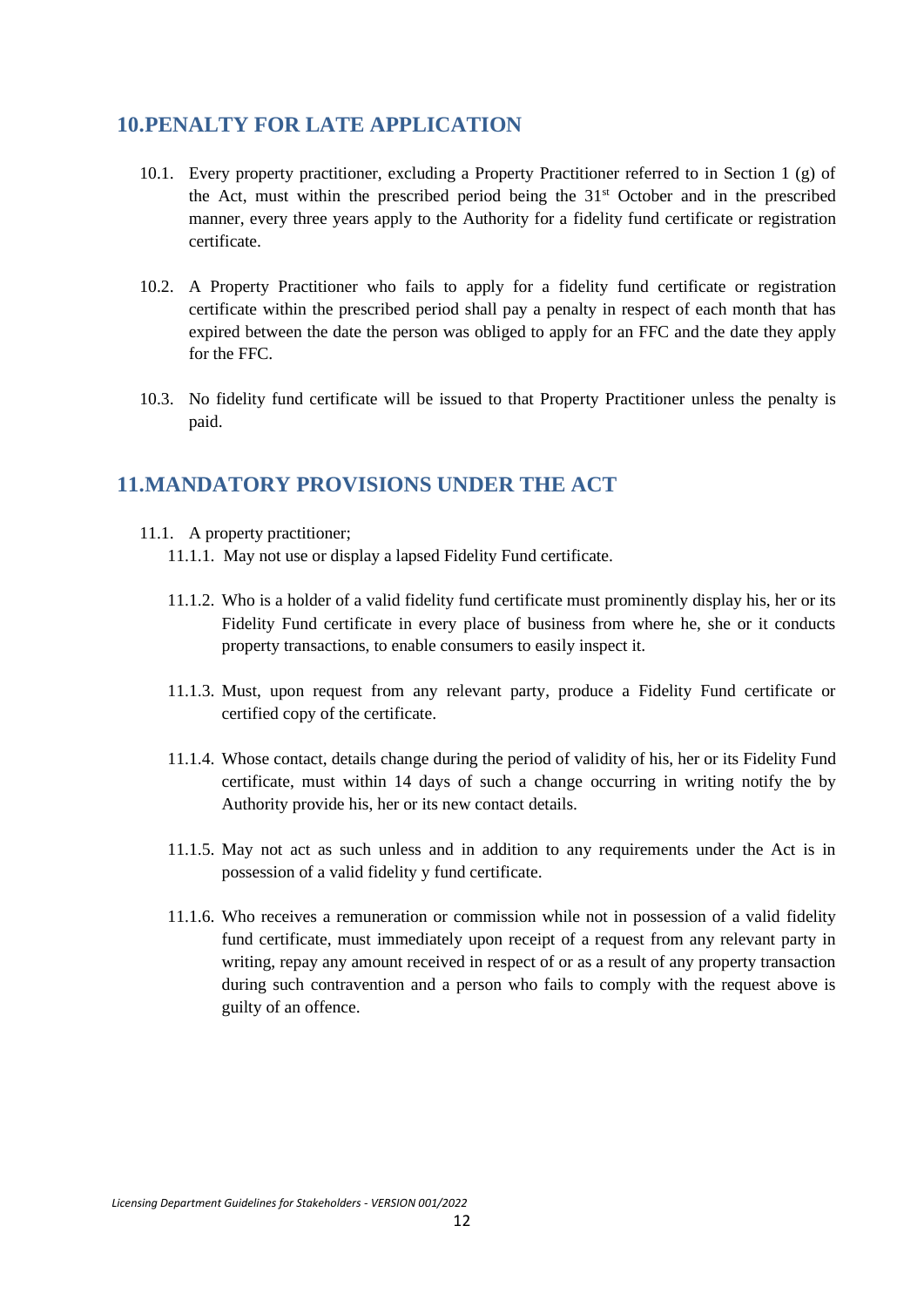### <span id="page-12-0"></span>**12.EXEMPTIONS**

- 12.1. The PPA also makes provision for certain clauses of property practitioners to be exempt from opening trust accounts
- 12.2. The Act provides that anyone may apply to the Minister for exemption (partially or entirely from the Act) for up to a period of 3 years at a time.

# <span id="page-12-1"></span>**13.DISQUALIFICATIONS TO BEING ISSUED WITH A FIDELITY FUND CERTIFICATE**

- 13.1. Section 50 contains disqualification from being issued with a Fidelity Fund Certificate.
- 13.2. A Licensing officer shall therefore not process and issue a fidelity fund certificate to any person who:
	- 13.2.1. Is not a South African Citizen and lawfully resides in the Republic;
	- 13.2.2. Has at any time in the preceding five years, been found guilty of contravening this Act, the Property Practitioners Regulatory Act, or any similar legislation in any other jurisdiction.
	- 13.2.3. Has been found in any civil or criminal proceedings by a court of law, in the Republic or elsewhere, to have acted fraudulently, dishonestly, unprofessionally, dishonorably or in breach of a fiduciary duty, or of any other offence for which such person has been sentenced to imprisonment without the option of a fine;
	- 13.2.4. Is of unsound mind;
		- 13.2.4.1. has, at any time in the five years by reason of improper conduct, been dismissed from a position of trust;
		- 13.2.4.2. Is an unrehabilitated insolvent;
		- 13.2.4.3. Is not in possession of a valid tax clearance certificate;
		- 13.2.4.4. has been prohibited by any legislation, enacted in the Republic or elsewhere, from practicing as a property practitioner or from occupying a position of trust,
		- 13.2.4.5. has been found guilty by a competent tribunal or a court of law of unfairly differentiating, distinguishing or excluding directly or indirectly anyone on the basis of race, gender, sex, pregnancy, marital status, ethnic or social origin, colour, sexual orientation, age, disability, religion, conscience, belief, culture, language and birth;
		- 13.2.4.6. is not in possession of a valid BEE certificate;
		- 13.2.4.7. any property practitioner who or, if such property practitioner is a company, any director or member of management of that company, or if such property practitioner is a close corporation, any member referred to in paragraph (a) of the definition of ''property practitioner'' in section 1, or if such property practitioner is a trust, any trustee, or if such property practitioner is a partnership, any partner, who—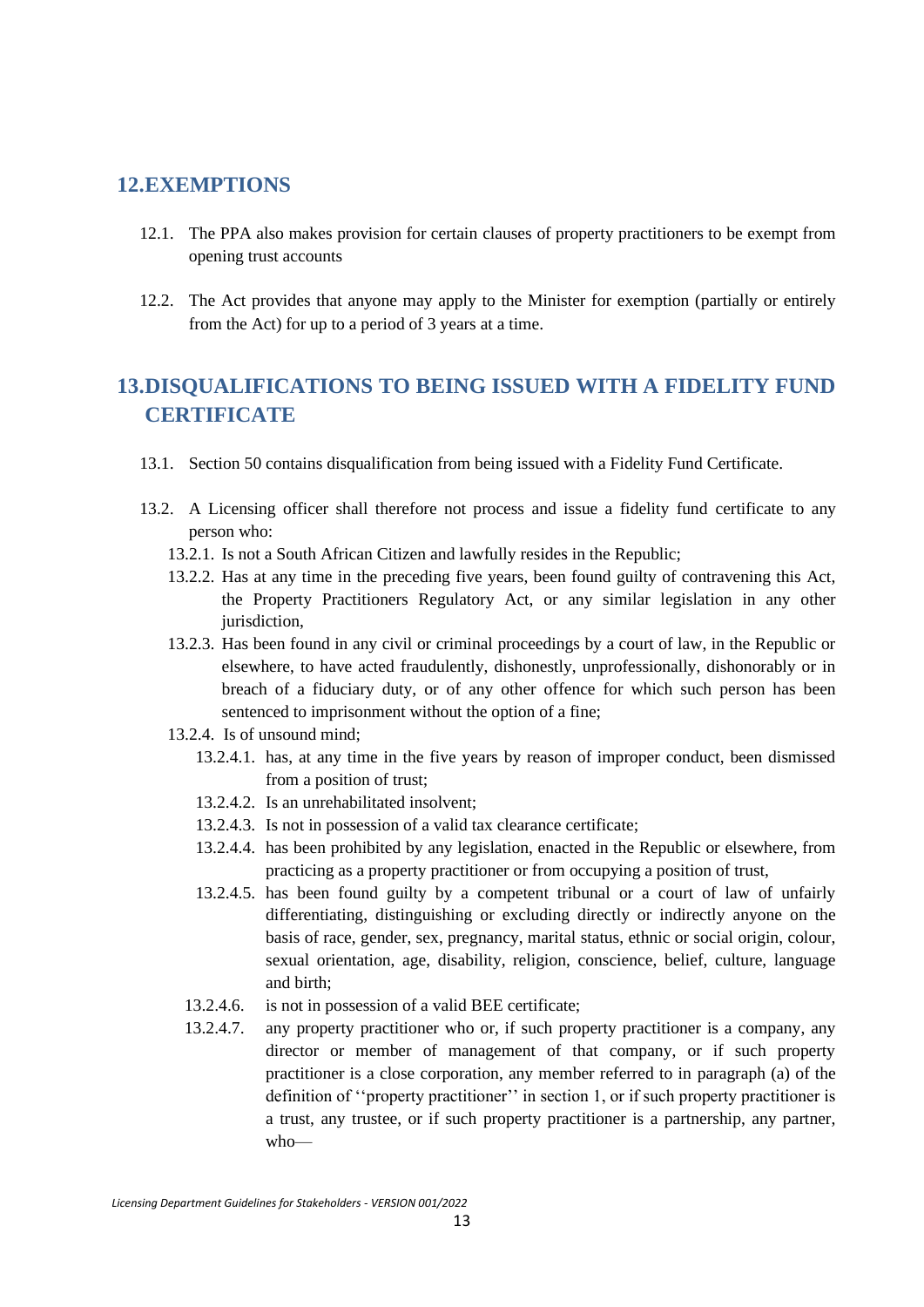- 13.2.4.8. in the preceding five years has been found guilty of contravention of this Act or the Estate Agency Affairs Act, 1976;
- 13.2.4.9. does not comply with the prescribed standard of training;
- 13.2.4.10. does not have the practical experience determined by the Authority; or
- 13.2.4.11. has at any time been guilty of any act or omission in respect of which any person had to be compensated pursuant to the provisions of section 38 from the Fund, unless the property practitioner has repaid the relevant amount in full to the Authority, or the Authority is of the opinion that satisfactory arrangements for the settlement of such amount have been made and has confirmed such arrangements;
- 13.2.4.12. any property practitioner contemplated in paragraph (a) of the definition of ''property practitioner'' in section 1, if such property practitioner carries or intends to carry on business as a property practitioner under a trade name which is identical or confusingly similar to the trade name of another property practitioner—
	- 13.2.4.12.1. already issued with a Fidelity Fund certificate; or
	- 13.2.4.12.2. whose Fidelity Fund certificate is suspended or has lapsed or been withdrawn in terms of this Act; or
	- 13.2.4.13. any property practitioner who is a director of a company, or who is a member referred to in paragraph (b) of the definition of ''property practitioner'' in section 1 of a close corporation—
		- 13.2.4.13.1. of which the Fidelity Fund certificate was withdrawn by the Authority in terms of section 52; or
		- 13.2.4.13.2. which was prohibited in terms of section 48 from operating in any way on its trust, savings or other interest-bearing accounts referred to in terms of that section.

## <span id="page-13-0"></span>**14. THE PERIOD FOR THE APPLICATION**

#### 14.1. RENEWALS

14.1.1. Those who are in possession of the current certificates will be eligible for renewal and conversion to certificates under the Property Practitioners Act from the 01 July 2022 to 31 October 2022, as per Regulation 21.1

#### 14.2. NEW APPLICATIONS

- 14.2.1. The new licensing cycle will commence from 01 April 2022.
- 14.2.2. The new 3-year licensing Cycle will commence from 2025 to 2028

## <span id="page-13-1"></span>**15.MANNER OF SUBMITTING APPLICATIONS**

- 15.1. All applications for certificates can be submitted physically, electronically or through the app.
- 15.2. Guidelines for applications through the mobile application will provided in due cause.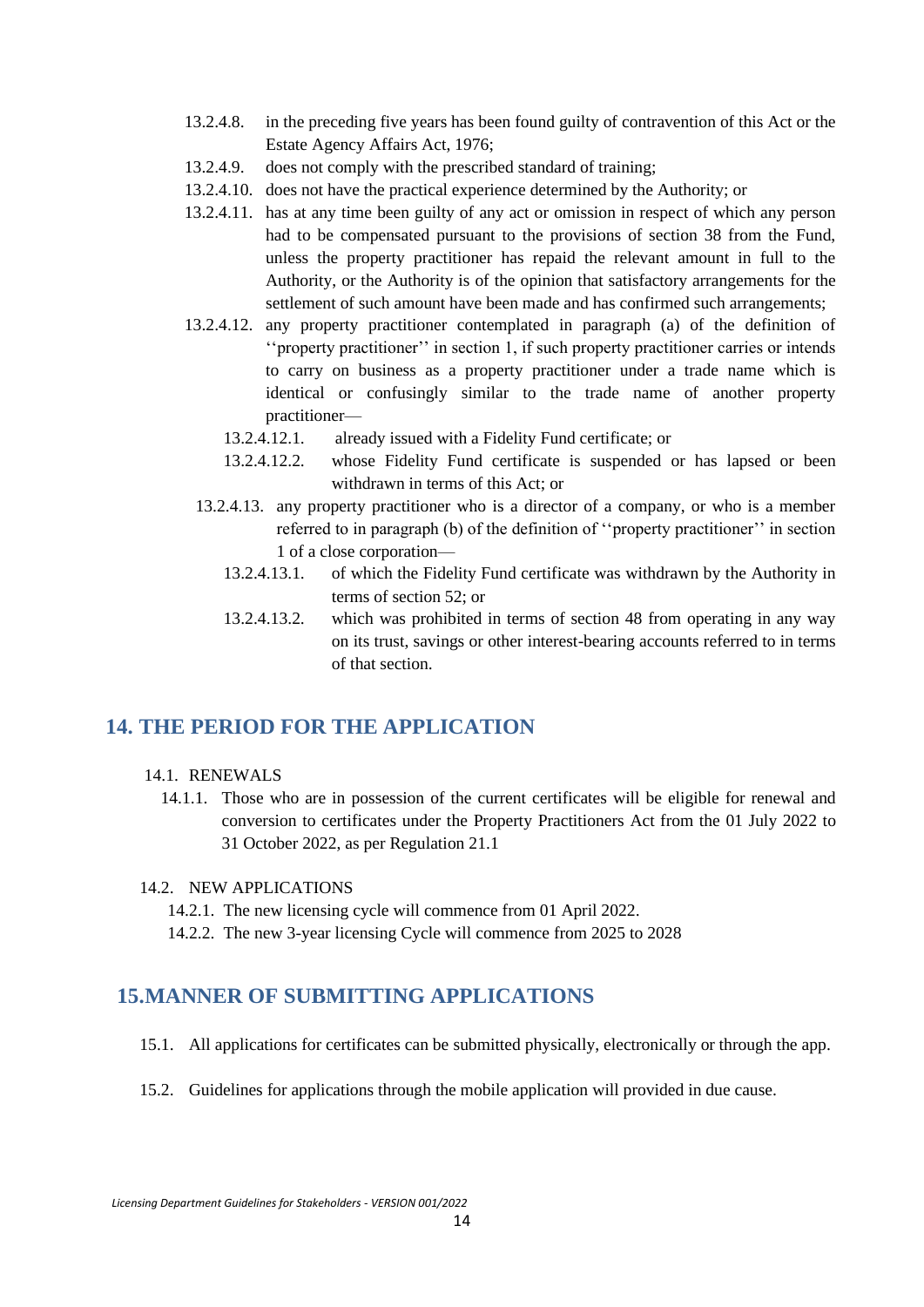"Importantly, this obligation is imposed on all Property Practitioners including each and every Property Practitioner within a larger Agency. In the absence of the FFC, the Property Practitioner may not charge commission or in the event of already receiving such, it must thereafter be refunded,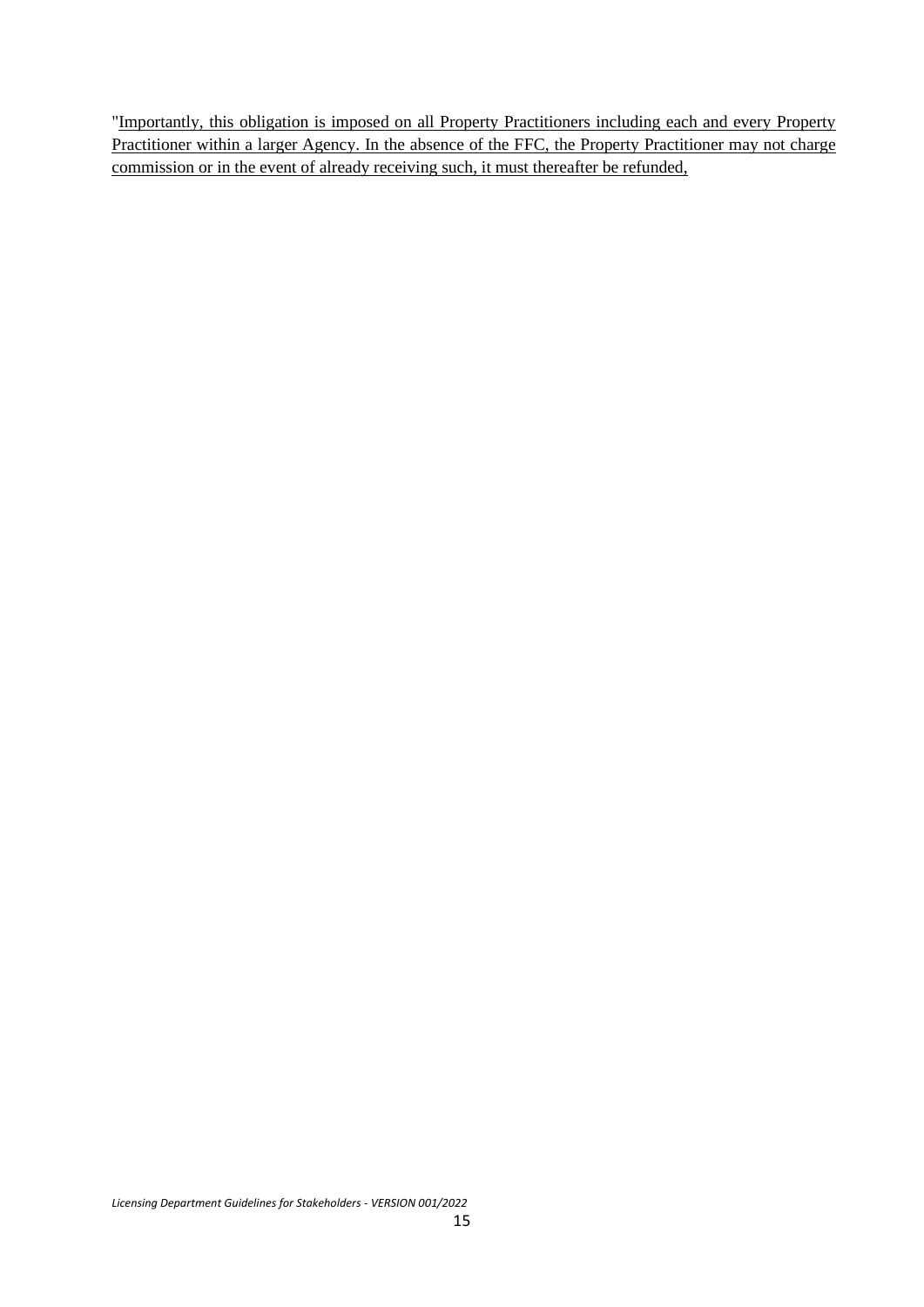

### **APPLICATION FOR THE ISSUE OF A FIDELITY FUND CERTIFICATE OR REGISTRATION CERTIFICATE TO A PROPERTY PRACTITIONER**

### **This application form must be completed and submitted to the Authority by –**

- Property practitioners and persons employed by attorneys;
- All directors of a company, members of a close corporation, partners of a partnership, and trustees of a trust and sole proprietors conducting the business of a property practitioner;
- Under cover of a letter by his/her principal confirming his/her employment as indicated herein.

### **Please note: the prescribed fee must accompany this application.**

|                                                                                                                                    | <b>PERSONAL INFORMATION</b>                         |                     |                |          |                    |                            |                                        |              |            |                      |                    |                         |                 |   |
|------------------------------------------------------------------------------------------------------------------------------------|-----------------------------------------------------|---------------------|----------------|----------|--------------------|----------------------------|----------------------------------------|--------------|------------|----------------------|--------------------|-------------------------|-----------------|---|
| <b>Title</b>                                                                                                                       | Mr                                                  | Miss.               | Mrs.           | Advocate |                    | Professor                  |                                        |              | Dr         | Other:               |                    | Gender                  | м               | F |
| <b>Race</b> (complete for<br>statistical purposes)                                                                                 | African                                             |                     | White          |          |                    | Coloured                   |                                        | Indian       |            | Other:               |                    |                         |                 |   |
| Full name(s)                                                                                                                       |                                                     |                     |                |          |                    |                            |                                        |              |            |                      |                    |                         |                 |   |
| <b>Identity number</b>                                                                                                             |                                                     |                     |                |          |                    |                            |                                        |              |            |                      |                    |                         |                 |   |
| Date of birth                                                                                                                      | Y                                                   | Y                   | V              | Y        | M                  | M                          |                                        | D            | D          | <b>Citizenship</b>   |                    |                         |                 |   |
| Complete this section if you are a foreign national. (Please attach certified copies of the required documents)                    |                                                     |                     |                |          |                    |                            |                                        |              |            |                      |                    |                         |                 |   |
| <b>Passport</b><br>number                                                                                                          |                                                     |                     |                |          |                    |                            |                                        |              |            |                      |                    |                         |                 |   |
| <b>Expiry date to</b><br>the following:                                                                                            | <b>Valid Work</b><br><b>Permit</b><br><b>Permit</b> |                     |                |          | <b>Valid Study</b> |                            | <b>Certificate of</b><br><b>Asylum</b> |              |            | Other (if any):      |                    |                         |                 |   |
| NB: If none or any of the above permits is not available, please contact the Department of Home Affairs for further<br>assistance. |                                                     |                     |                |          |                    | <b>CONTACT INFORMATION</b> |                                        |              |            |                      |                    |                         |                 |   |
| <b>Residential</b>                                                                                                                 |                                                     |                     |                |          |                    |                            |                                        |              |            |                      |                    |                         |                 |   |
| address                                                                                                                            |                                                     |                     |                |          |                    |                            |                                        |              |            |                      | <b>Postal code</b> |                         |                 |   |
| <b>Postal address</b>                                                                                                              |                                                     |                     |                |          |                    |                            |                                        |              |            |                      |                    |                         |                 |   |
|                                                                                                                                    |                                                     |                     |                |          |                    |                            |                                        |              |            |                      | <b>Postal code</b> |                         |                 |   |
| <b>State Province</b>                                                                                                              | Easte<br>n<br>Cape                                  | Free<br><b>Stae</b> | Gauteng        | Natal    | KwaZulu            | Limpopo                    |                                        |              | Mpumalanga | <b>North</b><br>West |                    | <b>Northern</b><br>Cape | Western<br>Cape |   |
| <b>Telephone</b>                                                                                                                   |                                                     |                     | <b>Cell No</b> |          |                    |                            |                                        | <b>Email</b> |            |                      |                    |                         |                 |   |
| number                                                                                                                             |                                                     |                     |                |          |                    |                            |                                        |              | address.   |                      |                    |                         |                 |   |
|                                                                                                                                    | <b>STATUS/EMPLOYMENT INFORMATION</b>                |                     |                |          |                    |                            |                                        |              |            |                      |                    |                         |                 |   |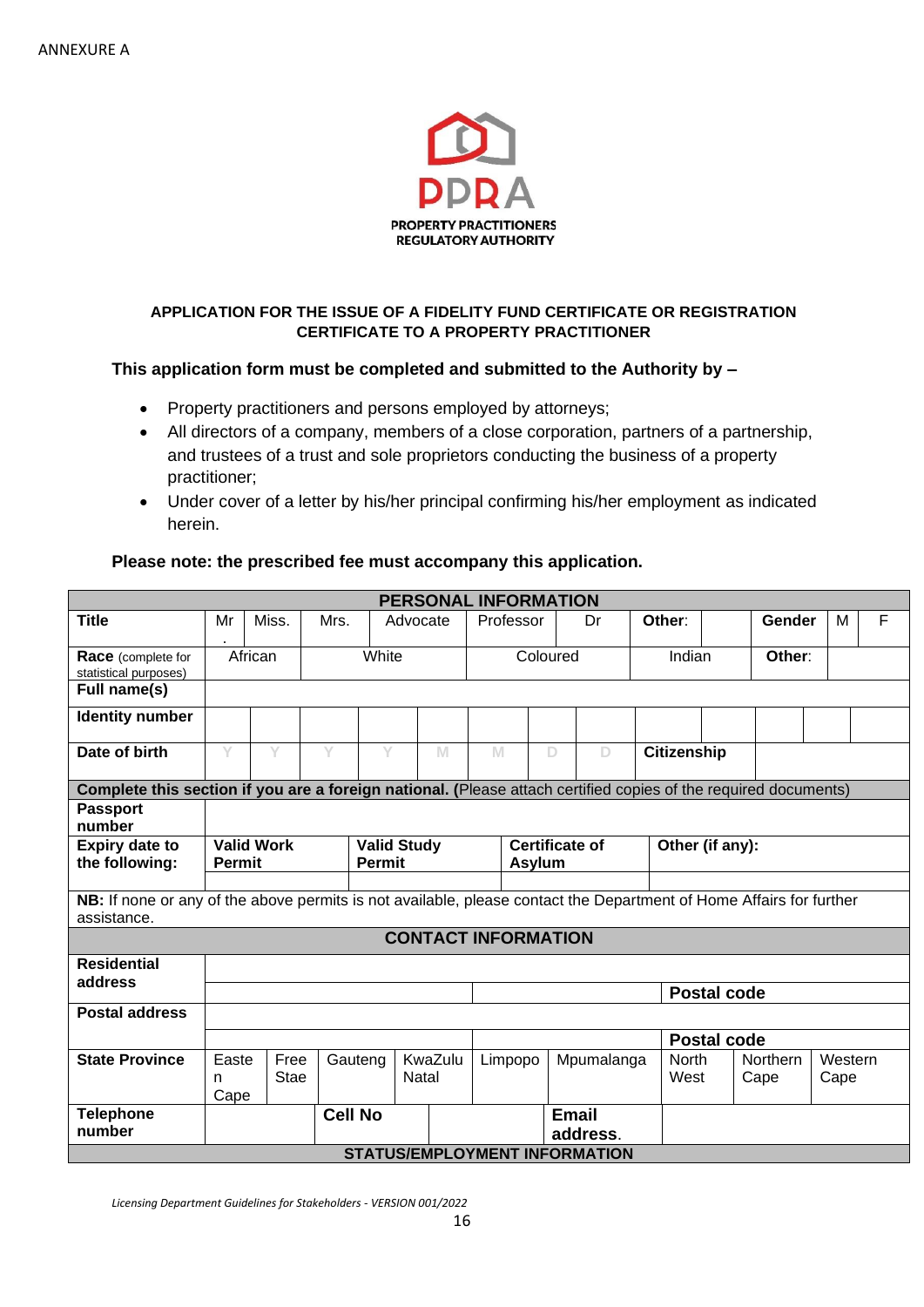| What are you<br>applying for (tick<br>appropriate box)                                                                                                                                                                                                            | <b>Fidelity Fund Certificate</b>                                                                                                                                                                                                                                                                             |                                 | <b>Registration Certificate</b> |                            |                |     |           |
|-------------------------------------------------------------------------------------------------------------------------------------------------------------------------------------------------------------------------------------------------------------------|--------------------------------------------------------------------------------------------------------------------------------------------------------------------------------------------------------------------------------------------------------------------------------------------------------------|---------------------------------|---------------------------------|----------------------------|----------------|-----|-----------|
| <b>State the</b><br>capacity in                                                                                                                                                                                                                                   | <b>Director</b>                                                                                                                                                                                                                                                                                              | Partner                         |                                 | Employee of<br>an attorney |                |     | Member    |
| which you are<br>pplying (tick<br>ppropriate box)                                                                                                                                                                                                                 | Sole Proprietor                                                                                                                                                                                                                                                                                              |                                 | Non-principal                   |                            | <b>Trustee</b> |     | Candidate |
| State the full name,<br>trading name,<br>registration number<br>and business<br>address of the<br>company, close<br>corporation,<br>partnership, sole<br>proprietorship or trust<br>with which you<br>are associated or<br>employed as a<br>property practitioner |                                                                                                                                                                                                                                                                                                              |                                 |                                 |                            |                |     |           |
| Date from which you<br>intend to act as a<br>property practitioner                                                                                                                                                                                                |                                                                                                                                                                                                                                                                                                              |                                 |                                 |                            |                |     |           |
| Have you ever been<br>issued with a Fidelity<br>Fund or registration<br>certificate before?                                                                                                                                                                       | <b>YES</b>                                                                                                                                                                                                                                                                                                   |                                 |                                 | <b>NO</b>                  |                |     |           |
| If yes, state the type of<br>certificate, date of<br>issue, certificate<br>number, and name<br>under which certificate<br>was issued                                                                                                                              | <b>Type of Certificate</b>                                                                                                                                                                                                                                                                                   |                                 |                                 |                            |                |     |           |
| State the industry in<br>respect of which a<br><b>Fidelity Fund</b><br>certificate is being<br>applied for                                                                                                                                                        |                                                                                                                                                                                                                                                                                                              |                                 |                                 |                            |                |     |           |
|                                                                                                                                                                                                                                                                   |                                                                                                                                                                                                                                                                                                              | <b>DECLARATION BY APPLICANT</b> |                                 |                            |                |     |           |
|                                                                                                                                                                                                                                                                   | I am a South African citizen and I lawfully reside in the Republic of South Africa.                                                                                                                                                                                                                          |                                 |                                 |                            |                | Yes | No        |
|                                                                                                                                                                                                                                                                   | I have not been found in any civil or criminal proceedings by a court of law in any country to have<br>acted fraudulently, dishonestly, unprofessionally, dishonourably or in breach of a fiduciary duty, or<br>of any other offence for which I was sentenced to imprisonment without the option of a fine. |                                 |                                 |                            |                | Yes | <b>No</b> |
| I am not of unsound mind.                                                                                                                                                                                                                                         |                                                                                                                                                                                                                                                                                                              |                                 |                                 |                            |                | Yes | No        |
| improper conduct.                                                                                                                                                                                                                                                 | I have not within the preceding 5 years been dismissed from a position of trust by reason of                                                                                                                                                                                                                 |                                 |                                 |                            |                | Yes | No        |
| I am not an unrehabilitated insolvent.                                                                                                                                                                                                                            |                                                                                                                                                                                                                                                                                                              |                                 |                                 |                            |                | Yes | No        |
|                                                                                                                                                                                                                                                                   | I am in possession of a valid tax clearance certificate.                                                                                                                                                                                                                                                     |                                 |                                 |                            |                | Yes | No        |
| position of trust.                                                                                                                                                                                                                                                | I am not prohibited by any legislation from being a property practitioner or from occupying a                                                                                                                                                                                                                |                                 |                                 |                            |                | Yes | No        |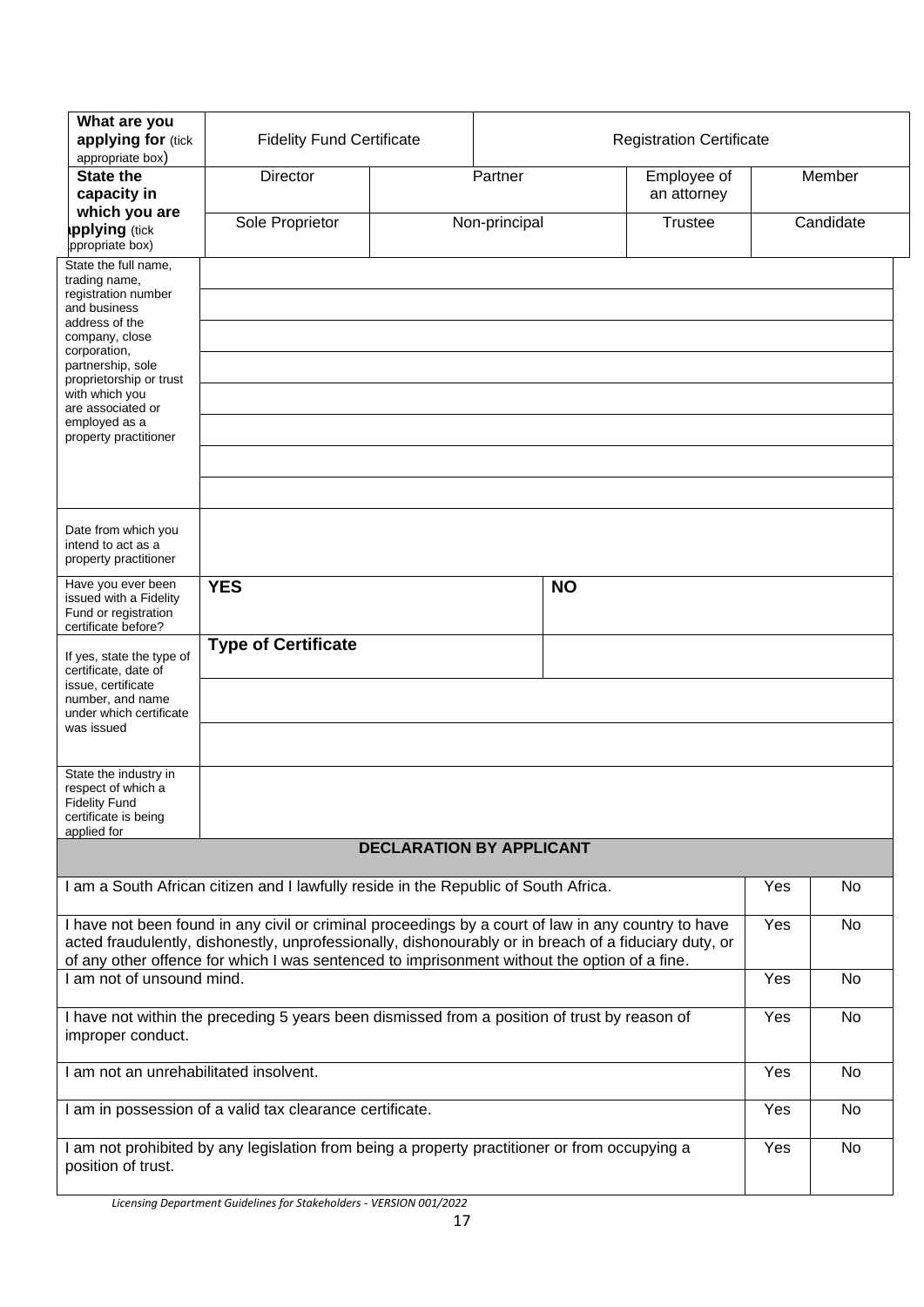| I have never been found guilty by any court of unfair discrimination.                                                                                                                                                                                                                       |                                                                                                                                                                                                  | Yes       | <b>No</b> |  |  |  |  |
|---------------------------------------------------------------------------------------------------------------------------------------------------------------------------------------------------------------------------------------------------------------------------------------------|--------------------------------------------------------------------------------------------------------------------------------------------------------------------------------------------------|-----------|-----------|--|--|--|--|
| I am in possession of a valid BEE certificate.                                                                                                                                                                                                                                              | Yes                                                                                                                                                                                              | <b>No</b> |           |  |  |  |  |
| I have not, nor has any director or manager of my company, any member of my close corporation,<br>or any trustee of my trust (as the case may be) $-$<br>• Failed to be in compliance with the prescribed standard of training (this does not<br>apply to candidate property practitioners) | Yes                                                                                                                                                                                              | <b>No</b> |           |  |  |  |  |
| • Failed to have the practical experience determined by the Authority;<br>• Been found guilty of any act or omission in respect of which the Fidelity Fund had to                                                                                                                           |                                                                                                                                                                                                  |           |           |  |  |  |  |
| compensate any person;                                                                                                                                                                                                                                                                      |                                                                                                                                                                                                  |           |           |  |  |  |  |
| • Been prohibited from operating a trust account.                                                                                                                                                                                                                                           |                                                                                                                                                                                                  |           |           |  |  |  |  |
| with a Fidelity Fund certificate.                                                                                                                                                                                                                                                           | I do not trade under a name that is confusingly similar to that of another property practitioner<br>whose Fidelity Fund certificate has been withdrawn or lapsed, or who has already been issued | Yes       | <b>No</b> |  |  |  |  |
| Date                                                                                                                                                                                                                                                                                        |                                                                                                                                                                                                  |           |           |  |  |  |  |
| <b>Signature of applicant</b>                                                                                                                                                                                                                                                               |                                                                                                                                                                                                  |           |           |  |  |  |  |
| <b>Place of signature</b>                                                                                                                                                                                                                                                                   |                                                                                                                                                                                                  |           |           |  |  |  |  |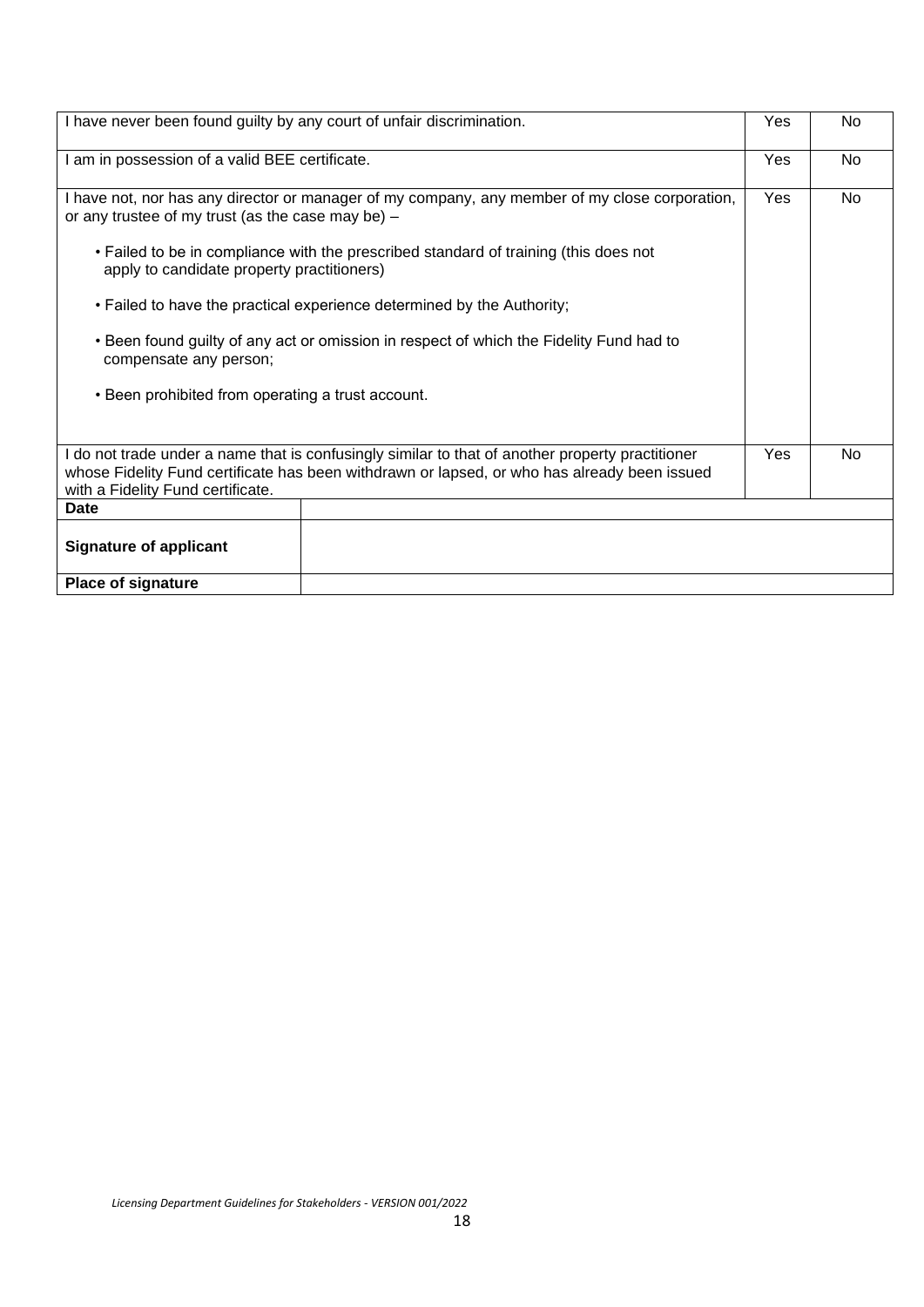#### **PROPERTY PRACTITIONERS– TERMS AND CONDITIONS**

- 1. By submitting an application form for the issue of a Fidelity Fund Certificate (FFC) you declare that:
	- You agree and comply with all the contents of the Property Practitioners Act 22 of 2019,
	- You will abide with all registration requirements and terms and conditions set out in the Property Practitioners Act, and any other related legislations,
	- You will provide to the Property Practitioners Regulatory Authority (PPRA) all the required documents necessary for registration purposes and
	- You have answered all the questions overleaf.
- 2. Each applicant completing a registration form must indicate on the appropriate field of the application form the 'FIC Accountable Institution Numbed of both the firm and themselves.
- 3. Each foreign national registering with the Authority to be issued with a valid FFC, must submit a valid work permit issued by the Department of Home Affairs. The PPRA has the right to either accept or reject any of the documents indicated if it is of the opinion that such document does not satisfy any of the PPRA registration requirement for the issue of a valid FFC.
- 4. Requirements for registration to be issued with a valid Fidelity Fund Certificate
	- 4.1. CANDIDATE PROPERTY PRACTITIONER

The Candidate Property Practitioner must undergo a minimum 6 months internship programme under the supervision<br>of a qualified Principal Property Practitioner of a registered Principal Property firm. During the internship p submitted:

- A fully completed and signed application form;
- Certified Identity Document (ID) copy,
- Letter of employment from the business property practitioner confirming employment and signed by both the principal property practitioner and candidate property practitioner and the prescribed fees.
- 4.2. NON-PRINCIPAL PROPERTY PRACTITIONER

To be registered as a non-principal property practitioner, the applicant must have served a minimum of 6 months internship programme under the supervision of a qualified principal property practitioner of a registered business property practitioner, and acquired a NQF Level 4 qualification. The following documents must be submitted:

- A fully completed and signed application form,
- Certified Identity Document (ID) copy,
- Letter of employment from the business property practitioner confirming employment of the applicant signed by both the principal property practitioner and the non-property practitioner,
- An internship letter from the principal property practitioner indicating that a minimum of 6 Months internship programme has been served and
- A NQF Level 4 qualification.

#### 4.3. PRINCIPAL PROPERTY PRACTITIONER

To register as a principal property practitioner, that is, a director of a company, a member of a close corporation, a partner in a partnership or a sole proprietor, a person must be qualified to act as a non-principal property practitioner and be in possession of a NQF Level 5 qualification and submit the following:

- A fully completed and signed application
- form, • Certificate Identity Document (ID) copy,
- A NQF Level 5 qualification and
- Applicant must renew for the year the principal application is made.
- 5. The candidate property practitioner and a non-principal property practitioner are required to be employed by only one business property practitioner; however, principal property practitioner may be employed by more than one business property practitioners.
- 6. The PPRA will issue the fidelity fund certificate and registration certificate or registration certificate to the property practitioner concerned and only on the issue of the FFC certificates, may such a property practitioner commence to practice.
- 7.
- 8. Each business property practitioners which has registered with the PPRA is required to immediately register with Financial Intelligence Centre (FIC) in terms of Section 43(b) of the Financial Intelligence Centre Act No 38 of 2001 as amended (FICA).
- 9. Each person who has just registered with the PPRA as an property practitioner is required to immediately register with FICA in terms of Section 43(b) of the Financial Intelligence Centre Act No 38 of 2001 as amended.
- 10. Any person practicing as a property practitioner without a valid fidelity fund certificate and registration certificate shall not be entitled to any remunerations in terms of Section 56 of the PPA.
- 11. Any FFC issued in error shall be withdrawn and immediately recalled.
- 12. The property practitioner who ceases, or wish to cease practicing as such, are required to inform the PPRA in writing.

*Licensing Department Guidelines for Stakeholders - VERSION 001/2022*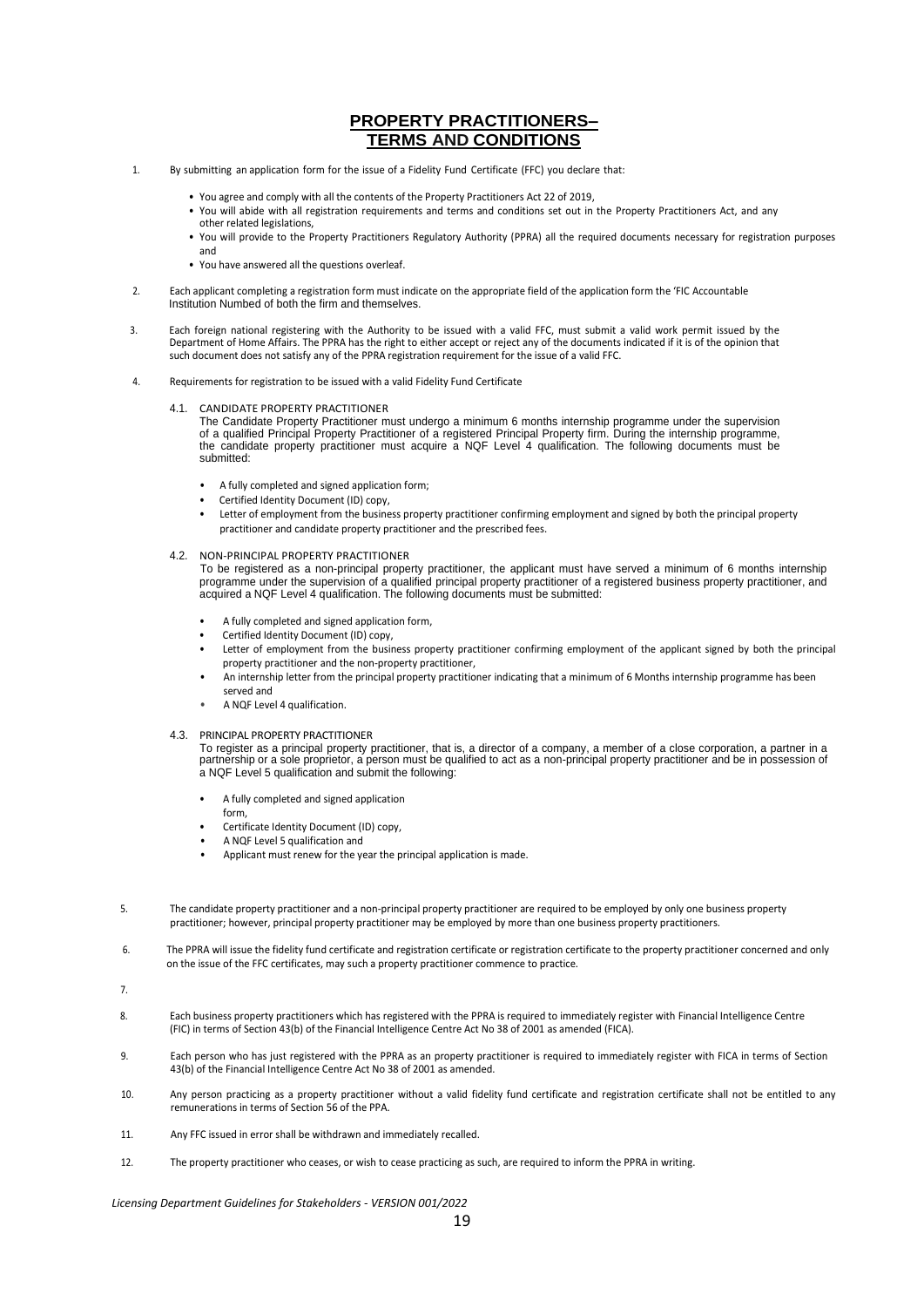- 13. Renewal of Fidelity Fund Certificate and the Registration Certificate
	- The fidelity fund certificate or the registration certificate is valid for three years, until 31 December of the year to which such the application relates, in terms of Section 47(3)
	- A property practitioner must lodge an application for the renewal of his, her or its fidelity fund certificate and the registration certificate before 31 October of the calendar year in which the current certificate will expire, as prescribed by regulation 21.1
	- A property practitioner shall hold a separate fidelity fund certificate or the registration certificate in respect of each different industry in which such property practitioner operates, and a separate application shall be lodged by such property practitioner with the Authority in respect of each such required Fidelity Fund certificate. as prescribed by regulation 26.2.
	- A Fidelity Fund certificate issued to a property practitioner shall reflect the industry in respect of which that Fidelity Fund certificate is issued, as prescribed by regulation 26.3.

Irrespective of receipt of renewal statement by the client, it is and will always be the responsibility of each registered Property Practitioner to<br>ensure that their FFC is renewed on time before the renewal due date of 31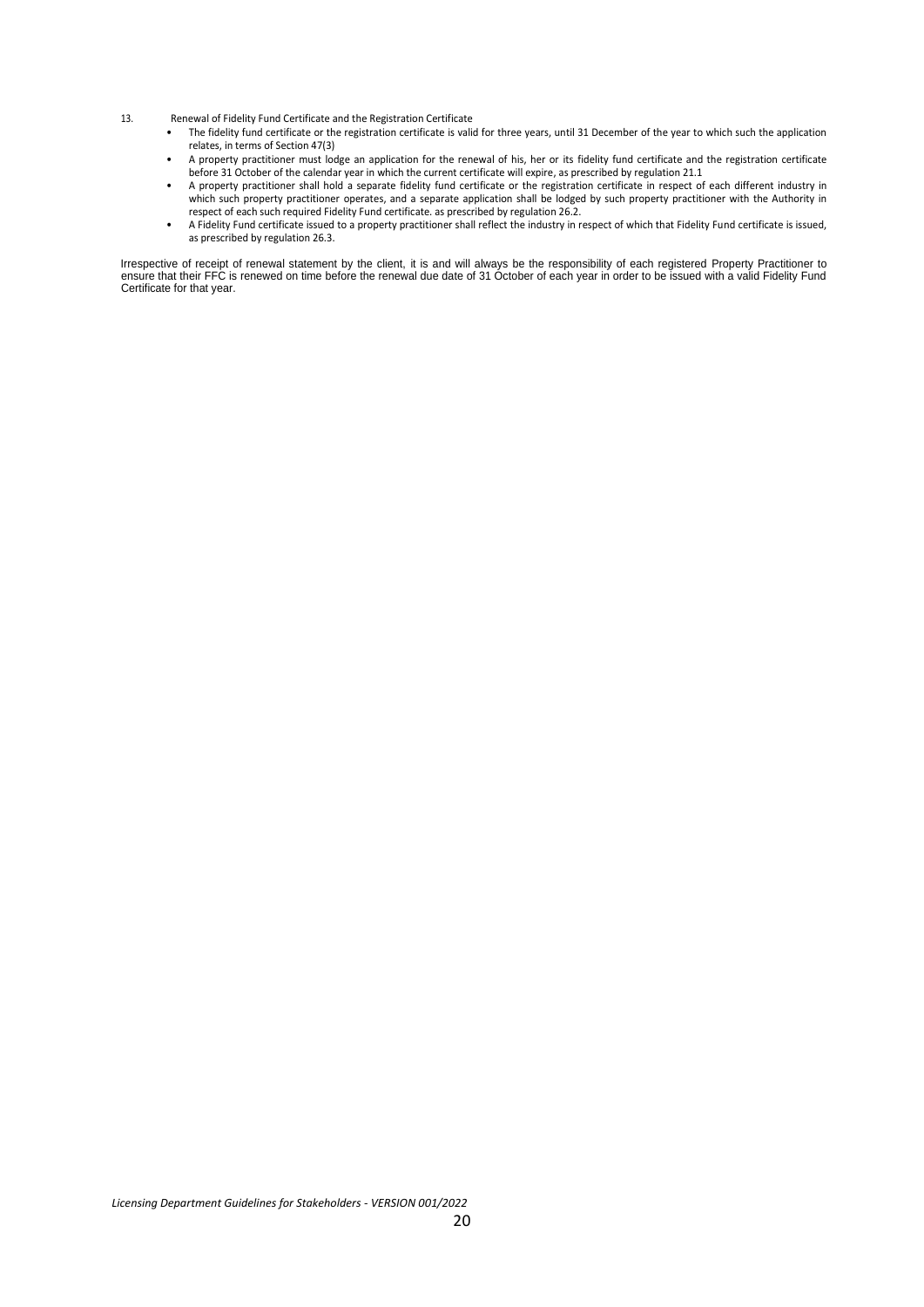

## **APPLICATION FOR FIDELITY FUND CERTIFICATE–**

### **BUSINESS PROPERTY PRACTITIONER REGISTRATION**

| <b>BUSINESS INFORMATION</b>                                                                                                                                                                                                                                                                                                            |                                                     |                      |                                                                                                                                          |                                                 |         |                     |                 |
|----------------------------------------------------------------------------------------------------------------------------------------------------------------------------------------------------------------------------------------------------------------------------------------------------------------------------------------|-----------------------------------------------------|----------------------|------------------------------------------------------------------------------------------------------------------------------------------|-------------------------------------------------|---------|---------------------|-----------------|
| <b>Type of Business</b>                                                                                                                                                                                                                                                                                                                | Company                                             | Close<br>corporation | Trust                                                                                                                                    | Partnership                                     |         |                     | Sole proprietor |
| <b>Business name</b>                                                                                                                                                                                                                                                                                                                   |                                                     |                      |                                                                                                                                          |                                                 |         |                     |                 |
| <b>Trading name</b>                                                                                                                                                                                                                                                                                                                    |                                                     |                      |                                                                                                                                          |                                                 |         |                     |                 |
| Indicate if firm is                                                                                                                                                                                                                                                                                                                    | <b>New Business</b><br><b>Property Practitioner</b> |                      | <b>Deregistered Business</b><br>Purchased as a going<br><b>Property Practitioner</b><br>concern Business<br><b>Property Practitioner</b> |                                                 |         |                     |                 |
| <b>Business</b><br>registration number                                                                                                                                                                                                                                                                                                 |                                                     |                      |                                                                                                                                          |                                                 |         |                     |                 |
| <b>Firm financial year</b><br>end                                                                                                                                                                                                                                                                                                      |                                                     | date                 | <b>Business commencement</b>                                                                                                             |                                                 |         |                     |                 |
| <b>FIC Accountable</b><br><b>Institution Number</b><br>(Al number)                                                                                                                                                                                                                                                                     |                                                     |                      |                                                                                                                                          |                                                 |         |                     |                 |
|                                                                                                                                                                                                                                                                                                                                        |                                                     |                      |                                                                                                                                          | PRINCIPAL(S)/DIRECTOR(S) INFORMATION            |         |                     |                 |
| Provide full names of Company Directors, Partners to Partnership. If Partners to a Partnership are<br>companies, please provide company names and full names of all Directors of each partnering<br>companies as appearing on CIPC documents (attach separate sheet if space is inadequate).<br><b>Full names</b><br><b>Full names</b> |                                                     |                      |                                                                                                                                          |                                                 |         |                     |                 |
| <b>Full names</b>                                                                                                                                                                                                                                                                                                                      |                                                     |                      |                                                                                                                                          |                                                 |         |                     |                 |
|                                                                                                                                                                                                                                                                                                                                        |                                                     |                      |                                                                                                                                          | PRINCIPAL PLACE OF BUSINESS/CONTACT INFORMATION |         |                     |                 |
| <b>Firm Physical</b><br><b>Address</b>                                                                                                                                                                                                                                                                                                 |                                                     |                      |                                                                                                                                          | <b>Postal code</b>                              |         |                     |                 |
| <b>Firm Postal Address</b>                                                                                                                                                                                                                                                                                                             |                                                     |                      |                                                                                                                                          |                                                 |         |                     |                 |
|                                                                                                                                                                                                                                                                                                                                        |                                                     |                      |                                                                                                                                          | <b>Postal code</b>                              |         |                     |                 |
| <b>Province</b>                                                                                                                                                                                                                                                                                                                        | Eastern<br>Cape                                     | Free<br><b>State</b> | Gauteng                                                                                                                                  | KwaZulu<br>Natal                                | Limpopo |                     | Mpumalang<br>a  |
|                                                                                                                                                                                                                                                                                                                                        | North West                                          |                      | Northern Cape                                                                                                                            |                                                 |         | <b>Western Cape</b> |                 |
| Telephone no                                                                                                                                                                                                                                                                                                                           |                                                     |                      |                                                                                                                                          | Fax no                                          |         |                     |                 |
| <b>Email address</b>                                                                                                                                                                                                                                                                                                                   |                                                     |                      |                                                                                                                                          | Cell no                                         |         |                     |                 |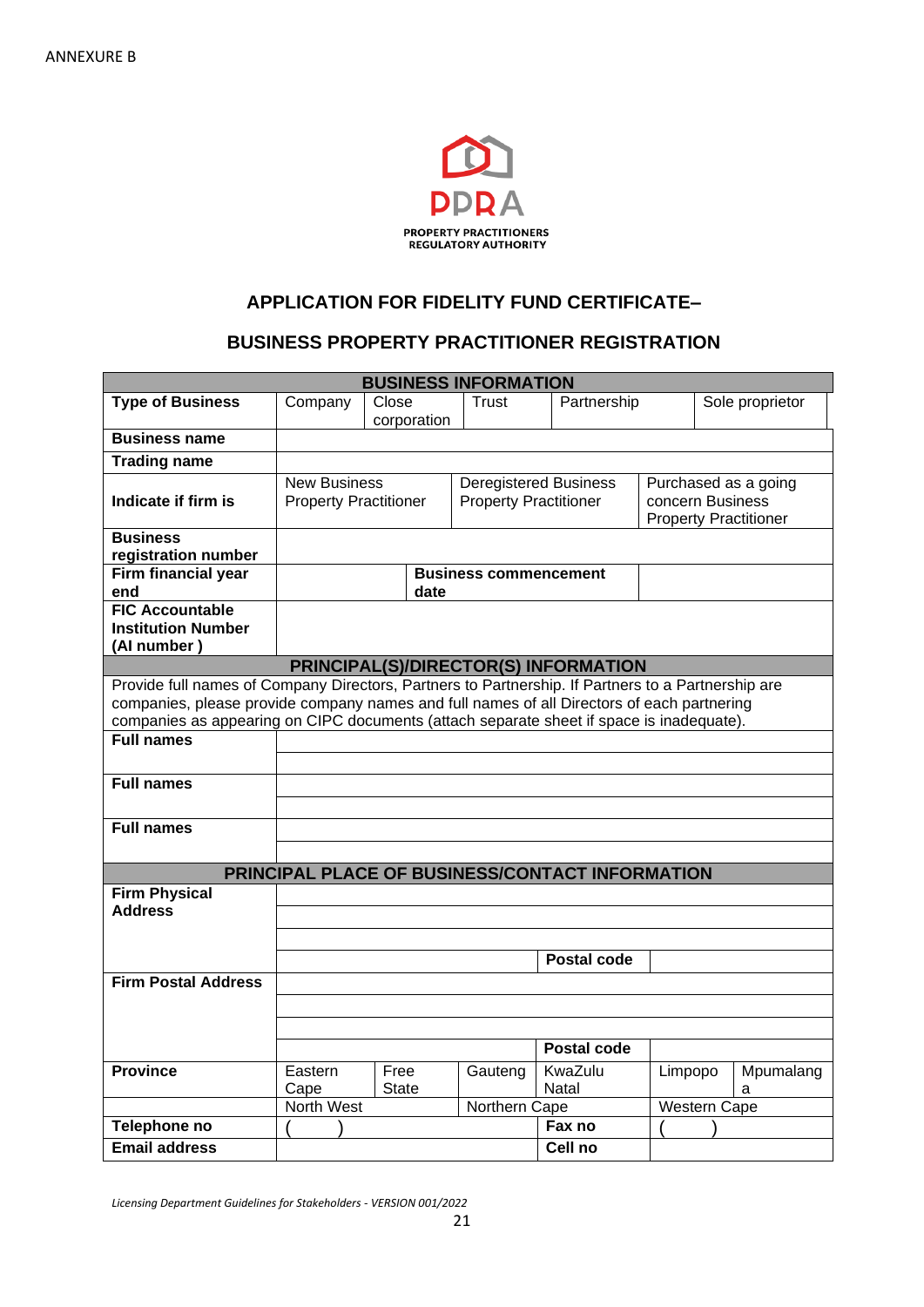| <b>TRUST ACCOUNT INFORMATION</b>                                                                                                                                                                                                                                                                                                                                                                                                                                                                                                                                                                                                                                                                          |                       |                     |        |                    |      |                  |  |  |  |  |
|-----------------------------------------------------------------------------------------------------------------------------------------------------------------------------------------------------------------------------------------------------------------------------------------------------------------------------------------------------------------------------------------------------------------------------------------------------------------------------------------------------------------------------------------------------------------------------------------------------------------------------------------------------------------------------------------------------------|-----------------------|---------------------|--------|--------------------|------|------------------|--|--|--|--|
| Trust account details opened in terms of section 54(1) of the Property Practitioners Act 22 of 2019.                                                                                                                                                                                                                                                                                                                                                                                                                                                                                                                                                                                                      |                       |                     |        |                    |      |                  |  |  |  |  |
| <b>Bank name</b>                                                                                                                                                                                                                                                                                                                                                                                                                                                                                                                                                                                                                                                                                          | <b>Account number</b> | <b>Branch name</b>  |        | <b>Branch code</b> |      | <b>City/Town</b> |  |  |  |  |
|                                                                                                                                                                                                                                                                                                                                                                                                                                                                                                                                                                                                                                                                                                           |                       |                     |        |                    |      |                  |  |  |  |  |
| <b>APPOINTED AUDITOR'S INFORMATION</b>                                                                                                                                                                                                                                                                                                                                                                                                                                                                                                                                                                                                                                                                    |                       |                     |        |                    |      |                  |  |  |  |  |
| Auditors must be registered with the Independent Regulatory Board for Auditors (IRBA) in terms of                                                                                                                                                                                                                                                                                                                                                                                                                                                                                                                                                                                                         |                       |                     |        |                    |      |                  |  |  |  |  |
| section 37(2) of Auditing Profession Act 26 of 2005.                                                                                                                                                                                                                                                                                                                                                                                                                                                                                                                                                                                                                                                      |                       |                     |        |                    |      |                  |  |  |  |  |
| <b>Auditor's full</b>                                                                                                                                                                                                                                                                                                                                                                                                                                                                                                                                                                                                                                                                                     |                       |                     |        |                    |      |                  |  |  |  |  |
| names                                                                                                                                                                                                                                                                                                                                                                                                                                                                                                                                                                                                                                                                                                     |                       |                     |        |                    |      |                  |  |  |  |  |
| Auditor's                                                                                                                                                                                                                                                                                                                                                                                                                                                                                                                                                                                                                                                                                                 |                       |                     |        |                    |      |                  |  |  |  |  |
| <b>business</b>                                                                                                                                                                                                                                                                                                                                                                                                                                                                                                                                                                                                                                                                                           |                       |                     |        |                    |      |                  |  |  |  |  |
| address                                                                                                                                                                                                                                                                                                                                                                                                                                                                                                                                                                                                                                                                                                   |                       |                     |        |                    |      |                  |  |  |  |  |
|                                                                                                                                                                                                                                                                                                                                                                                                                                                                                                                                                                                                                                                                                                           |                       |                     |        | <b>Postal code</b> |      |                  |  |  |  |  |
| Telephone no                                                                                                                                                                                                                                                                                                                                                                                                                                                                                                                                                                                                                                                                                              |                       |                     | Fax no |                    |      |                  |  |  |  |  |
| <b>Practice no</b>                                                                                                                                                                                                                                                                                                                                                                                                                                                                                                                                                                                                                                                                                        |                       |                     |        |                    |      |                  |  |  |  |  |
|                                                                                                                                                                                                                                                                                                                                                                                                                                                                                                                                                                                                                                                                                                           |                       | FOR OFFICE USE ONLY |        |                    |      |                  |  |  |  |  |
| Firm code                                                                                                                                                                                                                                                                                                                                                                                                                                                                                                                                                                                                                                                                                                 |                       |                     |        |                    |      |                  |  |  |  |  |
| <b>Reference (PIN)</b>                                                                                                                                                                                                                                                                                                                                                                                                                                                                                                                                                                                                                                                                                    |                       |                     |        |                    |      |                  |  |  |  |  |
| <b>Compliance</b>                                                                                                                                                                                                                                                                                                                                                                                                                                                                                                                                                                                                                                                                                         |                       |                     |        |                    |      |                  |  |  |  |  |
| <b>status</b>                                                                                                                                                                                                                                                                                                                                                                                                                                                                                                                                                                                                                                                                                             |                       |                     |        |                    |      |                  |  |  |  |  |
| <b>Date</b>                                                                                                                                                                                                                                                                                                                                                                                                                                                                                                                                                                                                                                                                                               |                       |                     |        |                    |      |                  |  |  |  |  |
| <b>Comment</b>                                                                                                                                                                                                                                                                                                                                                                                                                                                                                                                                                                                                                                                                                            |                       |                     |        |                    |      |                  |  |  |  |  |
|                                                                                                                                                                                                                                                                                                                                                                                                                                                                                                                                                                                                                                                                                                           |                       |                     |        |                    |      |                  |  |  |  |  |
|                                                                                                                                                                                                                                                                                                                                                                                                                                                                                                                                                                                                                                                                                                           |                       |                     |        |                    |      |                  |  |  |  |  |
| By signing this application, I the applicant confirm, agree and accept that the information supplied<br>herein is true, correct and accurate. Accept and agree to Terms and Conditions and comply with all<br>the requirements set out in the Property Practitioners Act 22 of 2019, together with any other<br>legislation and regulations promulgated thereunder. I herewith agree and confirm that should I open<br>any additional trust account in future, undertake to inform the PPRA accordingly by sending within 14<br>days from the date of trust account opening a letter from the bank confirming the existence of such a<br>trust account in compliance with the Property Practitioners Act. |                       |                     |        |                    |      |                  |  |  |  |  |
| <b>Applicant signature</b>                                                                                                                                                                                                                                                                                                                                                                                                                                                                                                                                                                                                                                                                                |                       |                     |        |                    | Date |                  |  |  |  |  |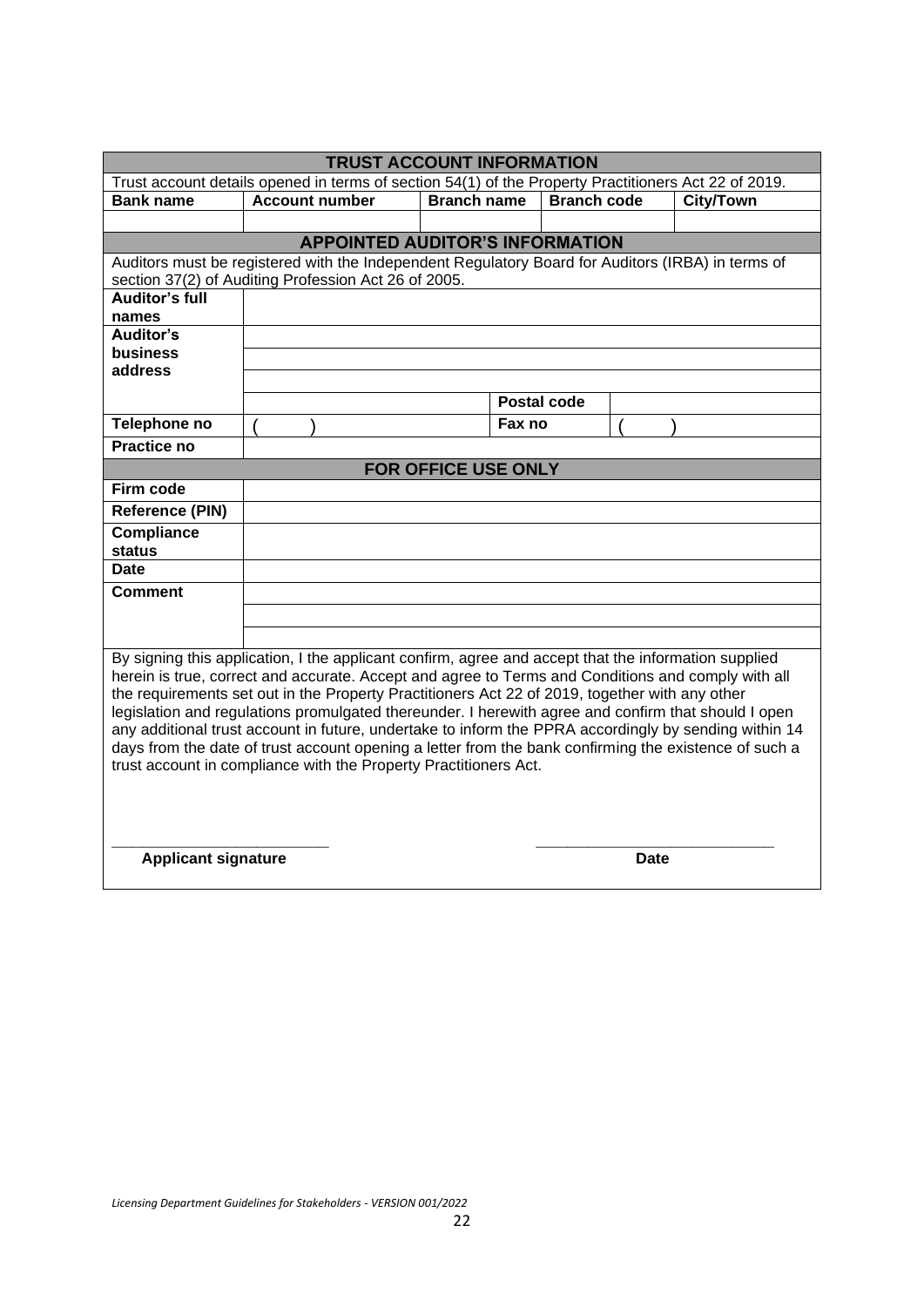#### **BUSINESS PROPERTY PRACTIONERS -**

#### **TERMS AND CONDITIONS**

- **1.** As an applicant, by submitting an application form for the issue of a Fidelity Fund Certificate (FFC) you declare that: • You agree and comply with all the contents of the Property Practitioners Act 22 of 2019,
	- You will abide with all the registration requirement, and terms and conditions of the
	- Property Practitioners Act, and any other related legislations;
	- You will provide to the Property Practitioners Regulatory Authority (PPRA) all the required documents necessary for registration.
- **2.** A business property practitioner may not use a name/trade name which is identical or confusingly similar to the name/trade name of an estate agent who has already been issued with a fidelity fund certificate or whose fidelity fund certificate has been suspended, has lapsed or has been withdrawn, in terms of.

# **3. The following must be ensured when registering a business property practitioner:**

- A person must be a registered as a principal property practitioner, as prescribed by the Act,
- A business property practitioner must open a separate trust account with a bank in terms of Section51 (1), with the exemption in terms of Regulation 2;
- A business property practitioner must appoint auditors who is registered with the Independent Regulatory Board for Auditors (IRBA) in terms of Section 37(2) of Auditing Profession Act 26 of 2005;
- Each business property practitioner prior to registering with the PPRA is required to register first with Financial Intelligence Centre (FIC) in terms of section 43b of the Financial Intelligence Centre Act No 38 of 2001 as the FIC accountable institution.
- **4.** It is the duty of the principal property practitioner concerned to ensure that the auditor submits to the PPRA the annual auditor's report, on the prescribed form, within six months of the financial year end of the business property practitioner concerned, as prescribed in Section 54(5)(b) of the Property Practitioners Act.
- **5.** For every types of business property practitioners:
	- every property practitioner must individually apply for a fidelity fund certificate and each must pay the prescribed fees;
	- should a member be exempted from the requirements of the Property Practitioners Act a resolution to that effect should be attached.
- **6.** If the business property practitioner is a partnership, all partners must apply for a fidelity fund certificate giving full particulars of the business and each partner must pay the prescribed fees. Should one partner resigns then the partnership dissolves

**Note:** A properly dated & signed partnership agreement must be included in the documents upon registration.

- **7.** All business property practitioner, must complete the necessary application forms, giving particulars of thebusiness, and pay the prescribed fees.
- **8.** Every property practitioner must keep separate accounting records of all monies deposited by him or her, in terms of Section 54(5)(a)
- **9.** The PPRA will issue the fidelity fund certificate to the property practitioners concerned and only upon issue of the fidelity fund certificates, may such property practitioner agent commence to practice.
- **10.** Any property practitioner without a valid fidelity fund certificate and registration certificate shall not be entitled to any remunerations in terms of Section 56 of the PPA.
- **11.** Any Fidelity Fund Certificate issued in error shall be withdrawn and immediately recalled.
- **12.** The property practitioner who ceases, or wish to cease practicing as such, are required to inform the PPRA in writing.

*Licensing Department Guidelines for Stakeholders - VERSION 001/2022*